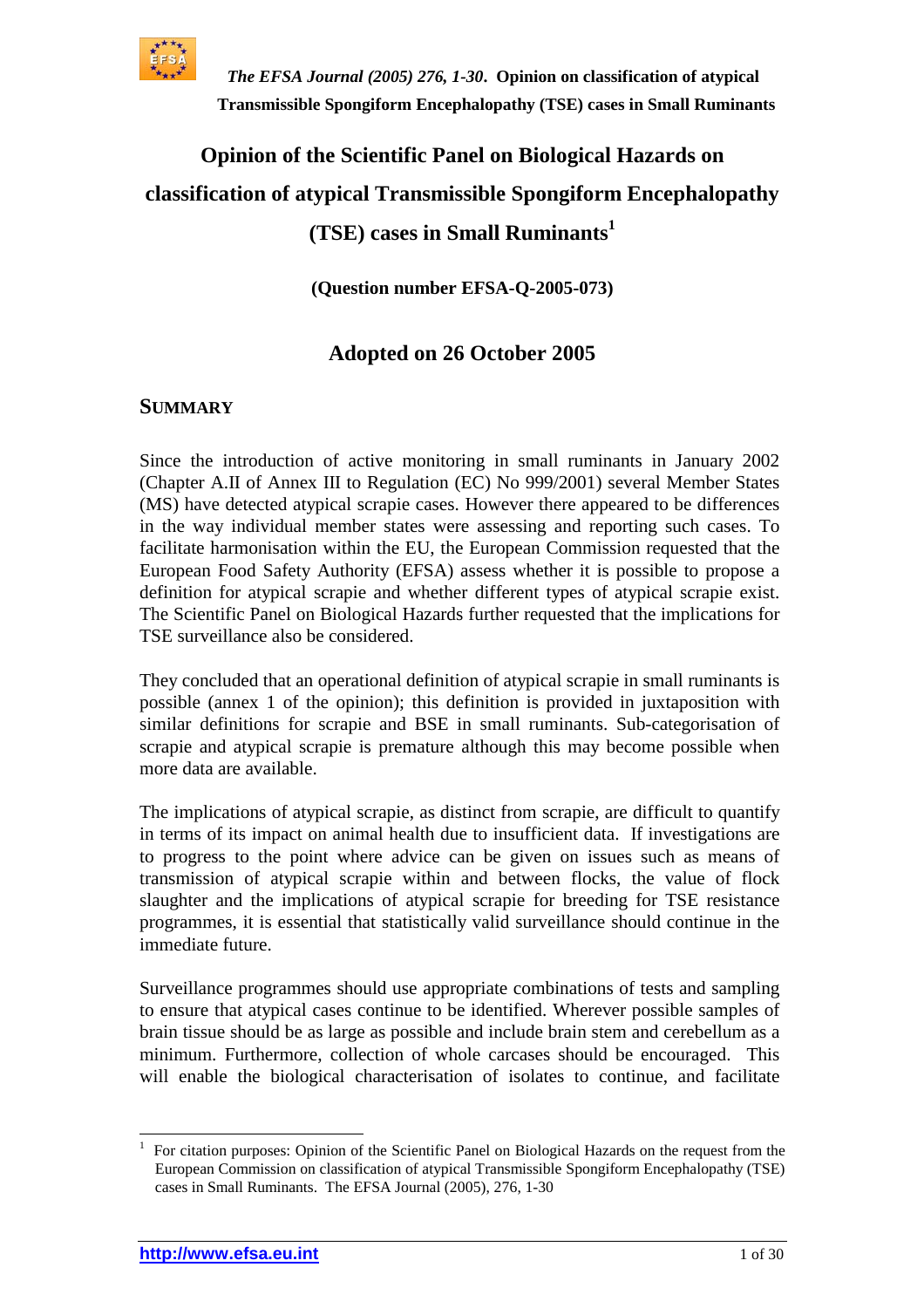

transmission experiments in the natural hosts (sheep and goats) and the preparation of reference material for future test evaluations.

**Key words:** TSE, scrapie, atypical, definition, surveillance, sheep.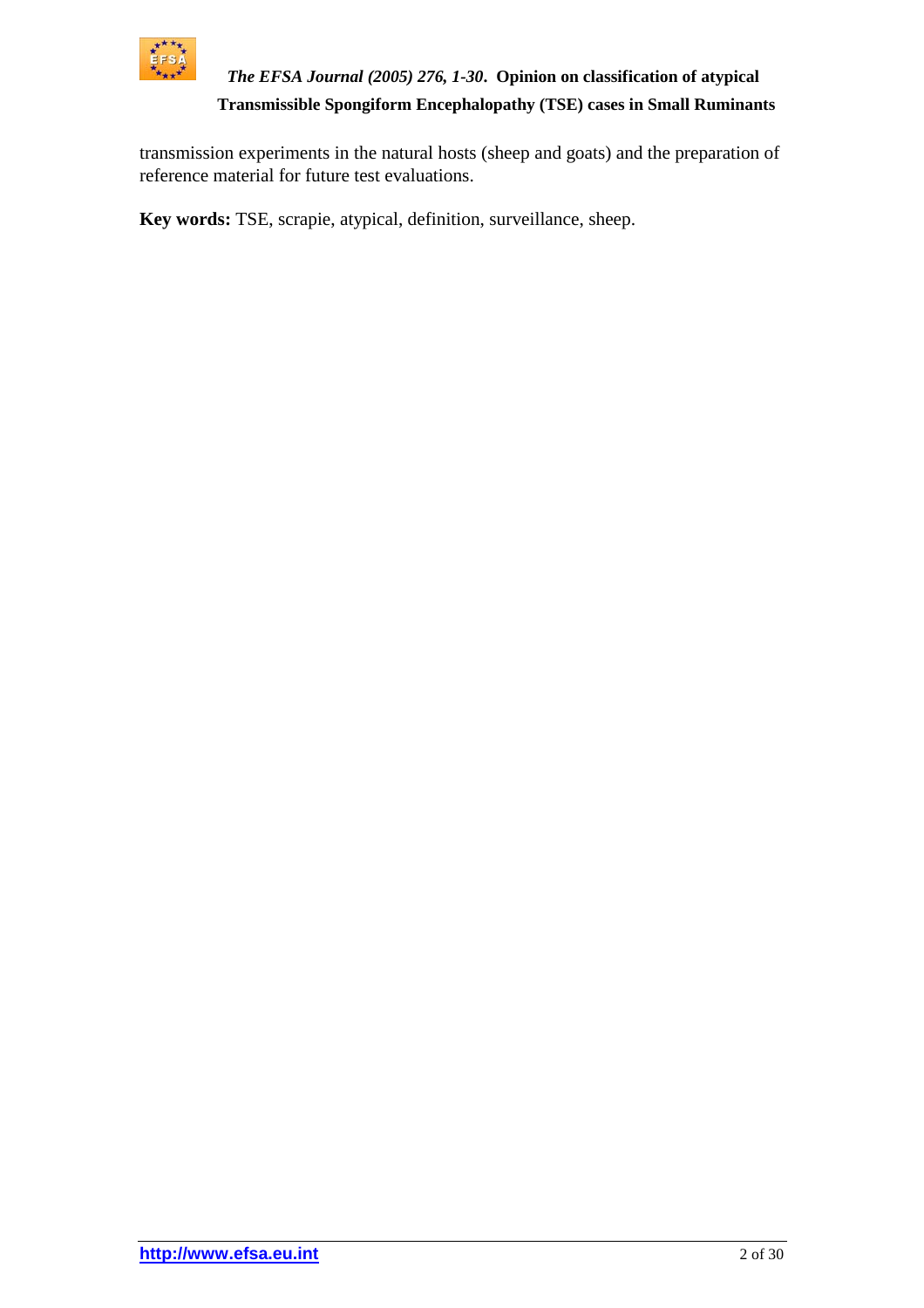

# **BACKGROUND**

Since the introduction of active monitoring in small ruminants in January 2002 (Chapter A.II of Annex III to Regulation (EC) No 999/2001) several Member States have detected atypical scrapie cases. These cases seem to differ from classical scrapie in several ways, such as an unusual sensitivity of associated  $Pr^{Sc}$  to proteinase K treatment, the pattern of deposition in the brain of the abnormal form of the prion protein, the pathology, the epidemiology and the unusual occurrence in sheep with genotypes previously associated with resistance to scrapie. It was however not clear if all of these cases were really different from classical scrapie, and for those that were, whether there were different groups of atypical cases. Atypical scrapie cases often show similarity to the Norwegian Nor98 cases. Harmonisation between Member States is needed in order to decide which cases should be considered atypical.

An overview of TSE cases considered as atypical in different Member States was provided by the European Commission services in the mandate and is attached. The Scientific Panel on Biological Hazards of the European Food Safety Authority (EFSA) has considered the first cases of atypical scrapie in an earlier opinion (EFSA, 2003). Furthermore, an expert Panel on strain-typing, coordinated by the Community Reference Laboratory (CRL), evaluated the nature and the significance of atypical cases in its report to SANCO (CRL report, 2004) and underlined the heterogeneous nature of atypical cases and finally, several scientific papers have been published on atypical cases. The experts of the (EFSA) are requested to evaluate, in collaboration with the CRL and its expert group on strain-typing, the most recent updated scientific information and data on atypical cases in order to indicate criteria to define atypical cases or to identify certain groups of atypical cases taking into account the statements of the CRL panel of experts.

# **TERMS OF REFERENCE**

In order to harmonise what is considered as atypical scrapie by different Member States, the EFSA is invited to evaluate the existing information on atypical cases in collaboration with the CRL for TSE and its expert group on strain-typing, and:

- To indicate criteria to define atypical cases, or
- To determine certain groups of atypical cases.

# **REPORT**

#### **1. Pre-amble**

The original title of the mandate was given as a "request for an opinion of the European Food Safety Authority on classification of atypical scrapie cases in sheep". It was considered by the Experts at the Scientific Panel on Biological Hazards that the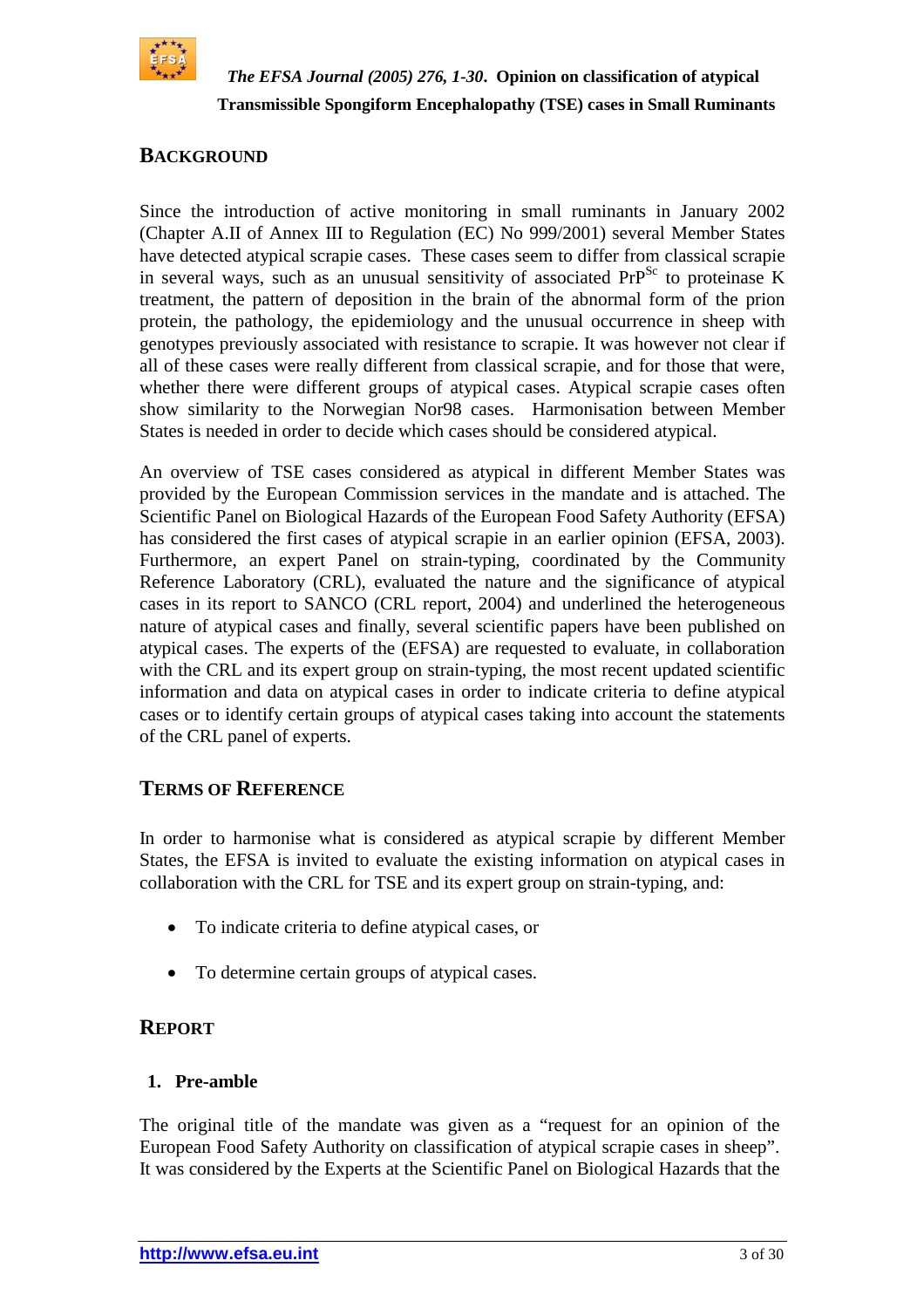

mandate should be broadened to include all transmissible spongiform encephalopathy (TSE) cases in small ruminants. With regard to the Terms of Reference, the experts further requested that the implications for TSE surveillance were also considered.

# **2. Background**

Natural scrapie in small ruminants, in particular sheep, is a transmissible, progressive neurological disease with a range of clinical signs: weight loss, salivation, pruritus and associated fleece loss and skin abrasions, nervousness and altered behaviour and incoordination of the hind limbs. In the past, the disease was confirmed by examination of the brain tissue principally for histopathological evidence of grey matter vacuolation, and, more recently, by immunohistochemical (IHC) or biochemical detection of abnormal prion protein  $(PrP^{Sc})$ , in brain, spleen or other lymphoid tissues (Hope, 1998).

Classical cases of scrapie – the so-called "typical scrapie" (OIE, 2004) are associated with vacuolation, the accumulation of a relatively protease-resistant form of abnormal prion protein consistently in the brainstem at the level of the obex and are usually, but not uniquely, found in animals carrying an ARQ or VRQ PrP allele<sup>2</sup>. In heavily infected flocks, evidence of natural infection has been found as early as two to four months of age in VRQ/VRQ lambs by IHC for abnormal PrP in tonsil biopsy samples (Andreoletti *et al.,* 2000). In general, however, the timing and spread of infection within a flock or individual sheep and the time of onset of clinical disease depends *inter alia* on the age at which infection occurs, the route of exposure, breed and PrP genotype, and the type or strain of infecting agent. The multiplicity of factors which contribute to TSE neuropathology and pathogenesis make case definitions based on these criteria very broad and unhelpful, while their inevitable simplification in guidelines for surveillance may lead to severe underestimation of the extent of infection. This caveat applies to clinical, histochemical or molecular definitions of disease: for example, it may be misleading to define scrapie simply as "pruritus", or simply as "vacuolation at the obex in a sheep showing neurological signs" or simply by evidence of "protease-resistant prion protein in brain or lymphoid tissue by Western blotting or immunohistochemistry". The multiplicity of factors which contribute to the presentation or case definition of classical scrapie in small ruminants is expanded in more detail in recent reviews (OIE, 2004).

# **3. Practical definitions of TSE in small ruminants**

The broad range of criteria for a diagnosis of scrapie described in the international literature (OIE, 2004) has presented difficulties for the classification of suspect TSE in

l

 $2^2$  The sheep prion protein gene encodes a protein-coding open reading frame of 254 amino-acid codons. Common polymorphisms at codons 136 (V or A), 154 (H or R) and 171 (R or Q) define alleles (represented by the single letter amino-acid code in the order 136:154:171; eg. ARQ : alanine at codon 136, arginine at codon 154 and glutamine at codon 171) that are linked to survival time of sheep exposed to natural scrapie or experimental scrapie and BSE.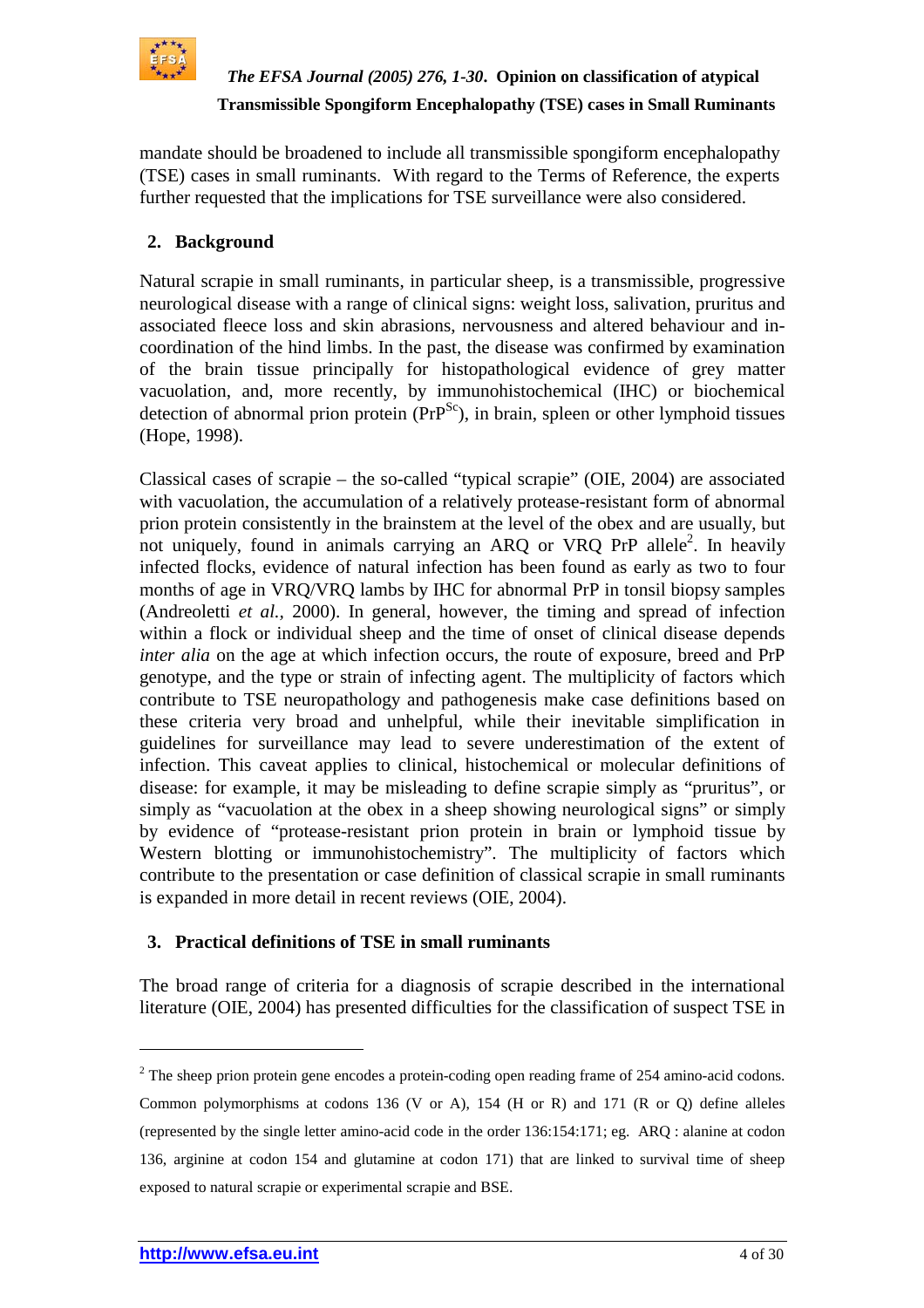

#### **Transmissible Spongiform Encephalopathy (TSE) cases in Small Ruminants**

small ruminants in some EU member states especially where clinical cases of scrapie have not previously been recognised in a country, or have rarely been found. In 2004, to clarify this issue, the EU CRL WG on TSE strain typing recommended operational guidelines based on the test criteria used in active and passive surveillance - namely detection of abnormal prion protein by immunoblotting, ELISA, immunohistochemistry, electron microscopy (for scrapie-associated fibrils – aggregates of abnormal prion protein) or any additional PrP-based confirmatory tests approved in future (CRL Report, 2004). Positive tests for abnormal PrP would be indicative of a type of prion protein disorder and such cases should be called "TSE in small ruminants" that conforms to the nomenclature of TSE Regulation 999/2001 even though this may not yet be justified on purely scientific grounds. This operational definition of "TSE in small ruminants" encompasses classical scrapie, atypical scrapie including Nor98 and BSE in sheep and goats and it is now mandatory throughout the EU that such cases are subjected to further testing to discriminate between scrapie and BSE (ref)<sup>3</sup>. The criteria for these TSEs in small ruminants are summarized in the Table "Criteria for the categorisation of TSEs in small ruminants" (Annex 1).

#### **a) Scrapie**

l

On the basis of the criteria proposed here, the term "scrapie", both classical and atypical, would be reserved for (i) cases that were positive in confirmatory tests for abnormal  $PrP<sup>4</sup>$ , and (ii) where a diagnosis of BSE in sheep or goat was excluded. Confirmation of such a case of scrapie has important risk management consequences, such as statutory genotyping or slaughter in the flock of origin. These recommendations are an attempt to align the working and evolving knowledge of these diseases with the terminology used in legislation.

 $3$  All such cases are required to be submitted to testing by an approved discriminatory western immunoblot specific for the prion protein, initially at the National Reference Laboratory or other approved laboratory. Evidence of a PrPres band 1-1.5 kDa lower than 21 kDa for the unglycosylated band of PrP or poorer staining with monoclonal antibody P4 (or equivalent N-terminal antibody according to the discriminatory blot method adopted) when compared with that using 6H4 (or equivalent core-directed primary antibody), or a poor signal on the blots, would require submission of further material to a ring trial co-ordinated by the CRL. Given the current uncertainty about the interpretation of molecular tools, full agreement of the results of ring trial tests (one WB, ELISA plus IHC) is required for identification of a suspect case of BSE in small ruminants and the case should be confirmed by discriminatory mouse bio-assay.

<sup>&</sup>lt;sup>4</sup> Or in specific cases identified by passive surveillance where clinical signs are consistent with a scrapie diagnosis and pathognomic vacuolar changes are seen in the brain or brain stem at post-mortem histopathological analysis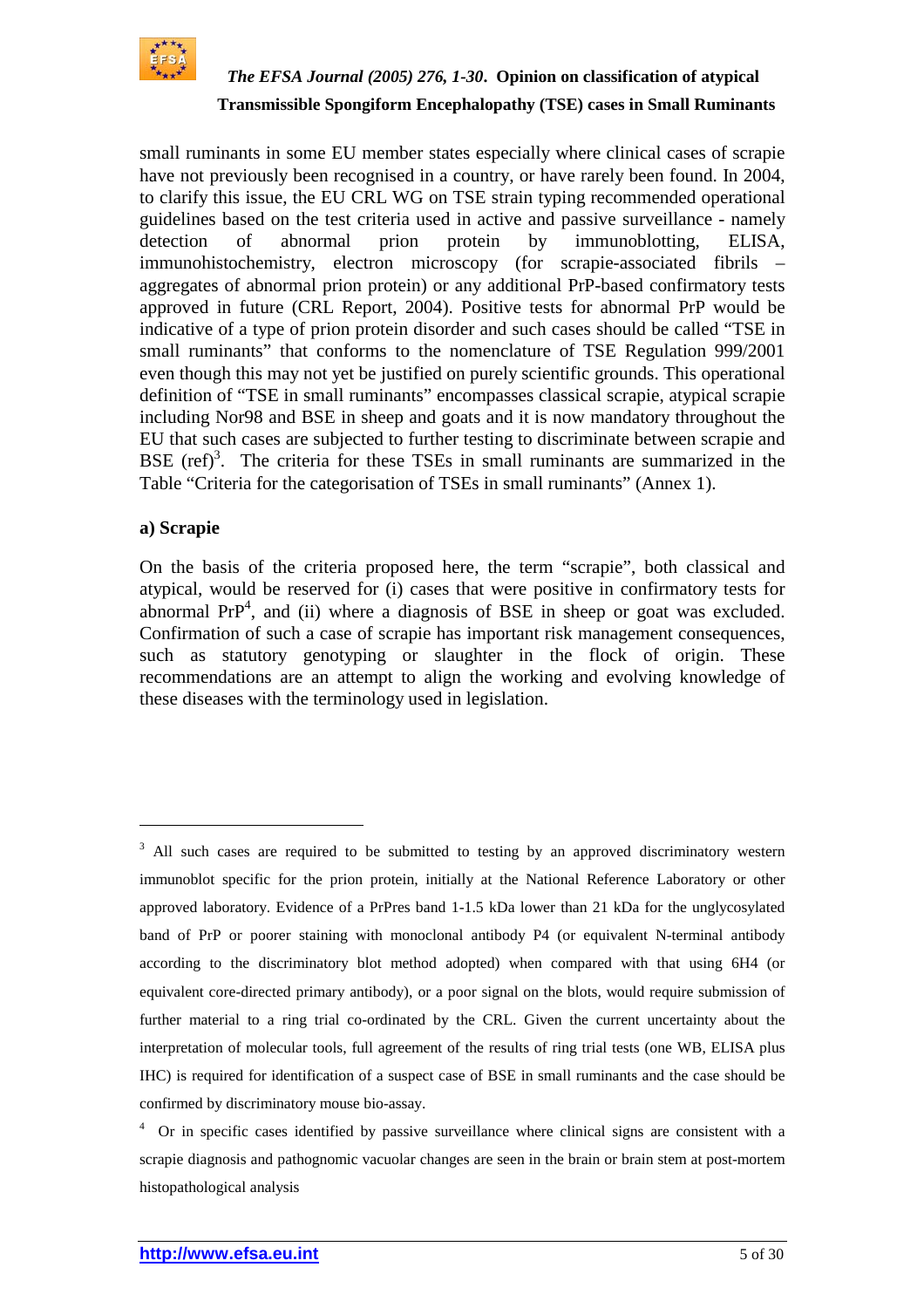

#### **b) Atypical TSEs in small ruminants**

In 1998, the molecular and histopathological spectrum of TSEs in sheep was extended by the discovery in Norway of an experimentally-transmissible, PrP-related, neurological disease of sheep that was distinguishable from classical scrapie and was therefore considered to be an "atypical" form of scrapie (Benestad *et al.,* 1999, and 2003). These Nor98 cases, the prototypes of "atypical" TSE, have little or no vacuolation or abnormal PrP at the obex<sup>5</sup>, but in most cases exhibit an intense cerebellar  $Pr^{Sc}$  deposition/accumulation characterised at a molecular level by a smaller and less stable protease-resistant core of PrP<sup>Sc</sup>. Nor98 and other "atypical" cases subsequently identified are more often but not uniquely, found in animals carrying alleles not usually associated with classical scrapie (Annex 2). For Nor98, this genotype correlation has been further refined recently to implicate another dimorphic codon in the PrP open reading frame, L141F (Moum *et al.,* 2005). Other "atypical" TSE phenotypes , including those that are similar to or the same as Nor98 have now been published or in press/submitted from France (Buschmann *et al.,* 2004b), Germany (Buschmann *et al.,* 2004a; 2004b), Sweden (Gavier-Widen et al. 2004), Ireland (Onnasch *et al.,* 2004), Portugal (Orge *et al.,* 2004), Belgium (De Bosschere *et al.,* 2004) and the UK (Simmons *et al.,* 2005; Everest *et al.,* 2005).

| <b>Member State</b> | Number of      | <b>Comment</b>                             |
|---------------------|----------------|--------------------------------------------|
|                     | atypical cases |                                            |
| France              | 69             | 7 ARR/ARR sheep; 6 goats                   |
| Spain               | 17             | 5 cases found on herds with other atypical |
|                     |                | cases                                      |
| United Kingdom      | 87             | 14 ARR/ARR sheep                           |
| Germany             | 64             | 82 % of all cases; 4 ARR/ARR sheep         |
| Portugal            | 29             | All cases atypical (23 Nor98); 5 ARR/ARR   |
| Sweden              | 6              | All cases atypical (Nor98 like)            |
| Ireland             | 4              | Nor98 like, 3x clinical signs              |
| Belgium             | $\mathfrak{D}$ | 1 ARR/ARR sheep                            |
| Norway              | 45             | Nor98: 80% of TSE cases; 1 ARR/ARR         |
| Finland             |                | Nor <sub>98</sub>                          |
| Netherlands         |                | Nor98                                      |

|  |  | Table 1: Atypical TSE cases reported to the European Commission |
|--|--|-----------------------------------------------------------------|
|  |  |                                                                 |

Table 1 above shows the number of cases reported in these and other EU member states at  $30<sup>th</sup>$  June 2005. Further data from individual member states are provided in

l

<sup>&</sup>lt;sup>5</sup> IHC does now reveal minimal amounts of immunostaining in the nucleus of the spinal tract of the trigeminal nerve at the level of the obex in many "atypical" cases. However, immunostaining of the dorsal motor nucleus of the vagus (which is consistently involved in 'classical' scrapie) would appear to be distinctively not involved in 'atypicals'.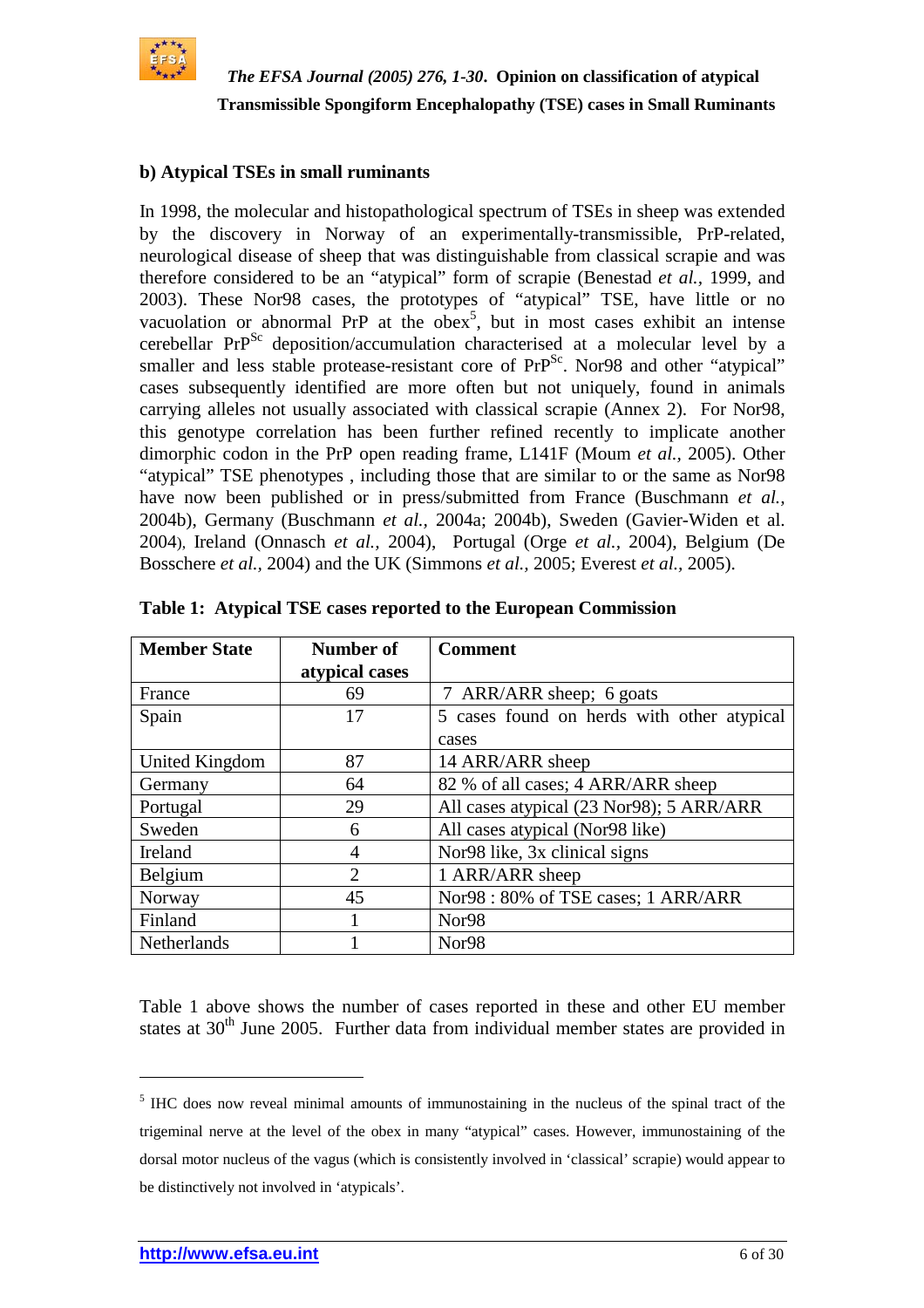

#### **Transmissible Spongiform Encephalopathy (TSE) cases in Small Ruminants**

Annex 2. In general, these data are included in reports to the EC for the period of surveillance, 2002-2004, when the designation "scrapie" was based on a positive screening test on brain or spinal cord using one of the EU approved BSE test kits for abnormal prion protein  $PrP<sup>res</sup>$  or  $PrP<sup>Sc</sup>$  (Grassi *et al.*, 2001; Moynagh and Schimmel, 1999) followed by confirmation of diagnosis by PrP immunohistochemistry at the level of the brainstem or PrP<sup>res</sup> Western blotting of residual brainstem or spinal cord. The PrP genotype was determined and reported for these suspect cases.

In several countries, it was not possible to confirm diagnosis of scrapie by standard IHC and WB confirmatory methods. These "unconfirmed" cases contained a form of abnormal prion protein that is less robust than that usually found in classical scrapie cases and which, as a result, were consequently missed by standard biochemical methods which included a stringent PK digestion step. Some rapid screening tests appear more capable of identifying the abnormal PrP in these atypical forms. This increased sensitivity has recently been confirmed in an EU test evaluation carried out by the EC, Joint Research Centre (JRC-IRMM) (EFSA Report, 2005a, 2005b). These atypical cases seem to predominate in PrP genotypes not usually associated with classical scrapie, including the ARR/ARR genotype in which natural clinical scrapie is exceedingly rare or absent.

#### **4. Classification of atypical TSEs**

The Table in Annex 1 summarises the various criteria that have been used in Member States to define scrapie and atypical scrapie. It also contains the criteria used for laboratory diagnosis of experimental BSE in sheep. These criteria should be applicable to tissues obtained by both passive and active surveillance. It may not be possible to apply all these criteria if brain tissue is compromised by post-mortem autolysis and so minimum criteria are proposed for each category.

#### **5. Implications of atypical scrapie**

*Section 5 in this part of the document is reproduced from the report of the CRL expert group on strains of 16/17 September 2004 (CRL, 2004) addressing the nature of atypical scrapie. Several WG members wished to amend or update this section and their comments have been included as footnotes in the relevant places.* 

#### **a. The nature and significance of cases currently referred to as "atypical scrapie" or "unclassified scrapie"**

*The terms "atypical scrapie" and "unclassified scrapie" have evolved through the difficulties presented in confirming scrapie in samples that were positive in the Bio-Rad TeSeE test. As such cases were investigated more fully it became clear that they were not "false positive" products of rapid testing but represent a real component of the spectrum of prion protein disorders of small ruminants.* 

*Investigation has frequently been compromised by shortage of test material. Most samples have arisen during active surveillance, and therefore have not usually been associated with clinical signs at the outset, which could simplify post-mortem*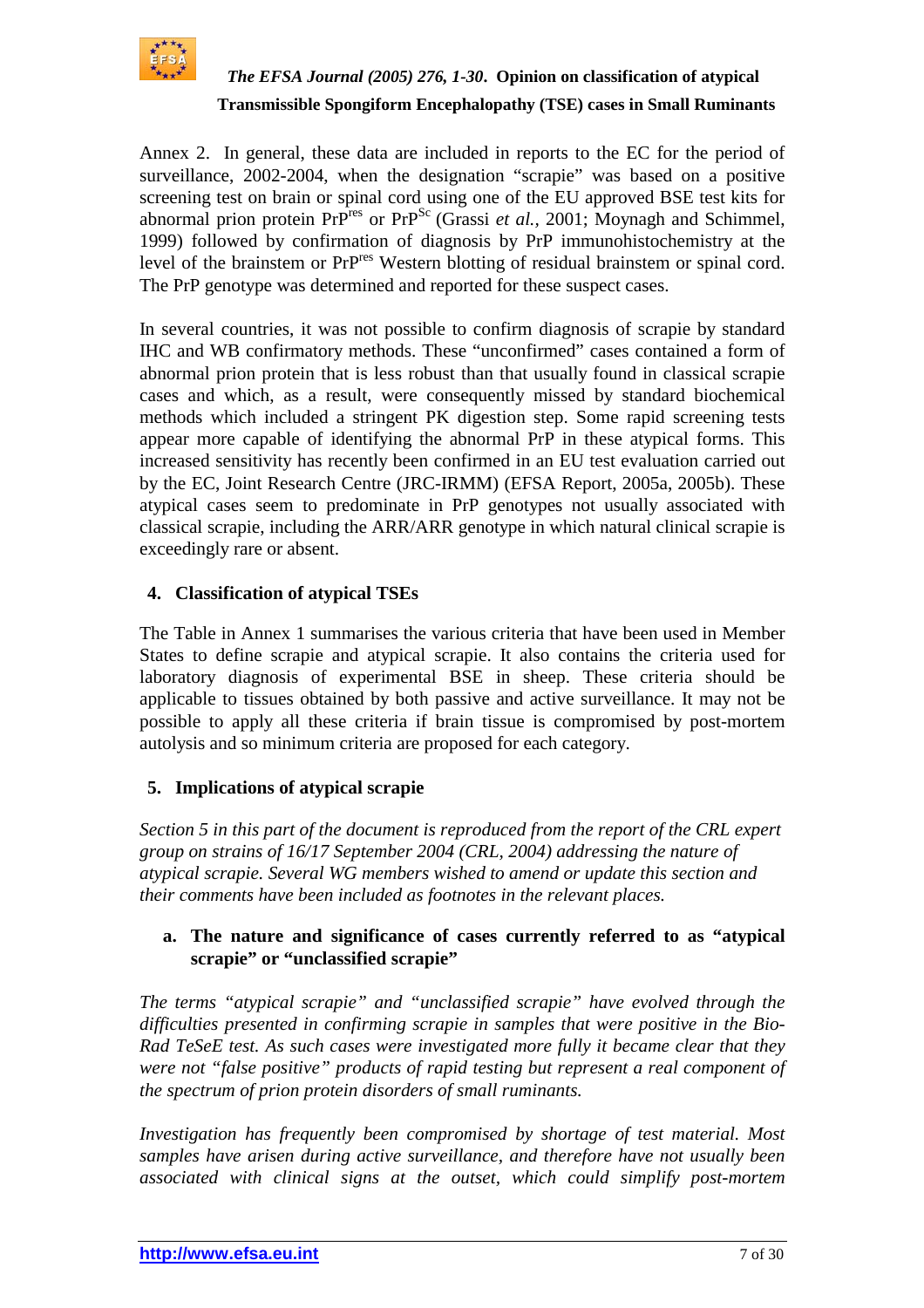

*diagnosis. Sampling and storage arrangements have also potentially compromised subsequent investigations, sometimes by premature freezing of tissues, or failure to select preferred target sites for histopathological examination. Autolysis is another confounding factor and may prevent the conduct of immunohistochemical examination if the brain is totally liquefied.* 

*Nevertheless, the accumulated evidence from samples detected in 2002, 2003 and 2004 (see Annex II) indicates that "atypical" scrapie simply represents one or more isolates of scrapie (or more correctly TSEs in small ruminants) that have not been described in the past. The similarity of many to the phenotype of Nor98, where clinical signs have been described, suggest that what was initially perceived as a local strain in Norway may be distributed much more widely, although the heterogeneous nature of "atypical" cases suggests that attempts to classify them all as Nor98 or Nor98-like would be premature. The lack of detail about the clinical history of cases found through active surveillance can only be rectified by investigation at the farm of origin, but may assist in future case definition.* 

*In line with an operational classification of samples (see above), it is now clear that almost all samples previously classified as "atypical" should now be incorporated*  within the broader operational terms of prion protein disorder, TSE in small *ruminants, or scrapie.* 

*The widespread distribution of "atypical" scrapie cases in Europe suggests that they represent a previously unrecognised isolate or isolates rather than one that has recently dispersed between countries. There is limited evidence from ongoing studies in France that some atypical isolates including Norwegian and French Nor98 or Nor98-like isolates (among them ARR/ARR isolates), can be transmitted to laboratory transgenic mice over-expressing ovine PrP.* 

*However, to date, the presence of infectivity in the brains of ARR/ARR sheep has yet to be seen using these transgenic transmission models. Similar bioassay programmes in other countries have not yet progressed to the point of supporting the French evidence. The consistency of post-mortem diagnostic phenotype in atypical cases across a range of sheep genotypes suggests that atypical scrapie in all genotypes may have a common aetiology. This led the CRL WG to predict that it is likely that atypical scrapie in the brains of ARR/ARR sheep will transmit to transgenic mice.<sup>6</sup>*

*Transmission to transgenic mice does not, of course, prove that atypical scrapie transmits naturally from sheep to sheep, either horizontally or vertically, but there is little evidence to suggest that atypical isolates behave any differently from recognised forms of scrapie. Limited evidence of multiple cases in some flocks suggests that* 

l

<sup>&</sup>lt;sup>6</sup> There is now clear evidence that ARR/ARR atypical scrapie (3 cases) is also transmitted to tg338 mice in a very similar way to other atypical cases (6 cases including a goat) (Le Dur *et al.,* PNAS in press). In addition, all atypical cases (including ARR/ARR animals) transmit a disease with a very similar phenotype to that observed when samples from Norwegian Nor-98 cases are inoculated.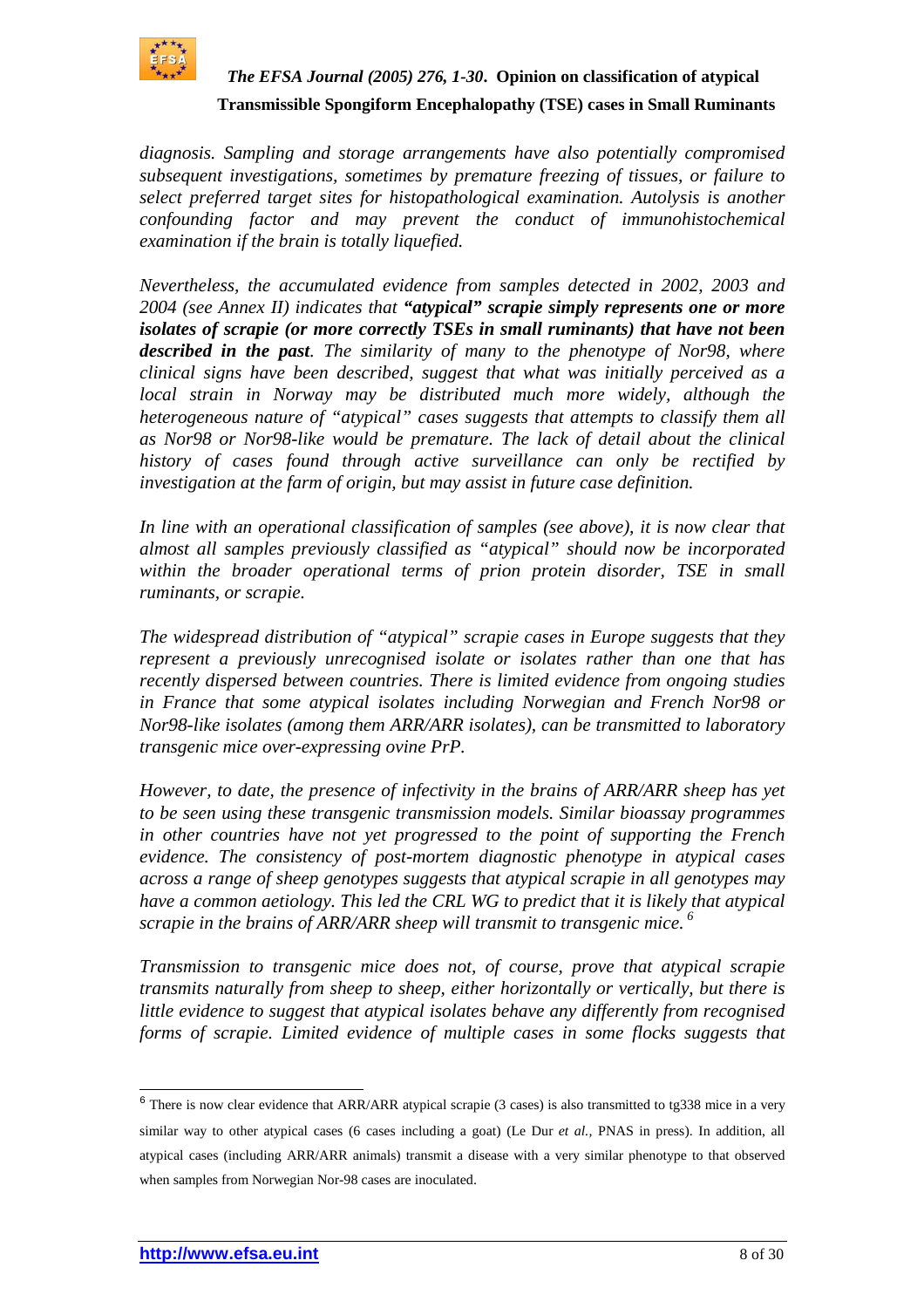

*horizontal transmission or exposures to common sources must be considered possible (see Annex 2). Spontaneous and/or genetic origins cannot be excluded.* 

*Evidence from Norway indicates some sheep infected with Nor98 should present with clinical signs, although the majority of cases have been found through active surveillance in the absence of clinical signs. It is possible that in older sheep such signs will be too indistinct to prompt suspicion of scrapie. The apparent absence of clinical signs in "atypical" scrapie cases may also reflect a combination of age, poor observation, and lack of awareness on the part of farmers and veterinarians. There has been no scope so far to take into account the influence of breed, country or age on the occurrence of "atypical" scrapie.* 

**b. The relevance of "atypical" scrapie cases with respect to their relationship to BSE in sheep and to programmes for breeding for resistance for TSEs in sheep.** 

*None of the evidence gathered so far suggests that "atypical" cases of scrapie are caused by BSE in sheep. Indeed, available evidence strongly challenges such an association. Experimental BSE in sheep, produced by oral or parenteral infection of sheep, has been thoroughly characterised using current diagnostic methods of histopathology, immunohistochemistry and western immunoblotting. The results of all these methods of investigation are quite different for BSE in sheep, scrapie and "atypical" scrapie sources or cases. Furthermore, some of the "atypical" cases have occurred in sheep carrying the ARR allele, which have hitherto remained resistant to oral challenge with BSE (see below). BSE-challenged sheep show none of the diagnostic characteristics identified in "atypical" scrapie cases.7* 

*It has not yet been possible to look at the tissue distribution of infectivity or immunostaining throughout the body of sheep affected with "atypical" scrapie cases. If the similarity between Nor98 and "atypical" scrapies was applicable also to pathogenesis, then a comparison of pathogenesis in Nor98 and BSE in sheep should also inform the debate. BSE in ARQ/ARQ sheep produces widespread involvement of lymphoreticular tissues. There is, as yet, no evidence of peripheral involvement of lymphoid tissues in Nor98 cases in a range of PrP genotypes either during oral or ic challenge of ARR/ARR genotypes with BSE. Such interpretation should however be treated with care in view of the limited amount of data available.* 

*The detection of "atypical" scrapie in genotypes previously presumed to be resistant to scrapie clearly raises doubts about the extent to which breeding for resistance will eliminate all scrapie from European sheep flocks (Bayliss & McIntyre, 2004). In the UK the range of genotypes affected with atypical scrapie is wide, but with the* 

 $\boldsymbol{7}$ <sup>7</sup> Transmissions to tg338 from both Norwegian Nor-98 cases, and atypical scrapie from France, are very different from those observed with BSE (BSE in cattle, experimental BSE in sheep or goat and natural BSE in the CH-636 French goat) transmissions to the same transgenic model (Le Dur *et al.,* PNAS, in press).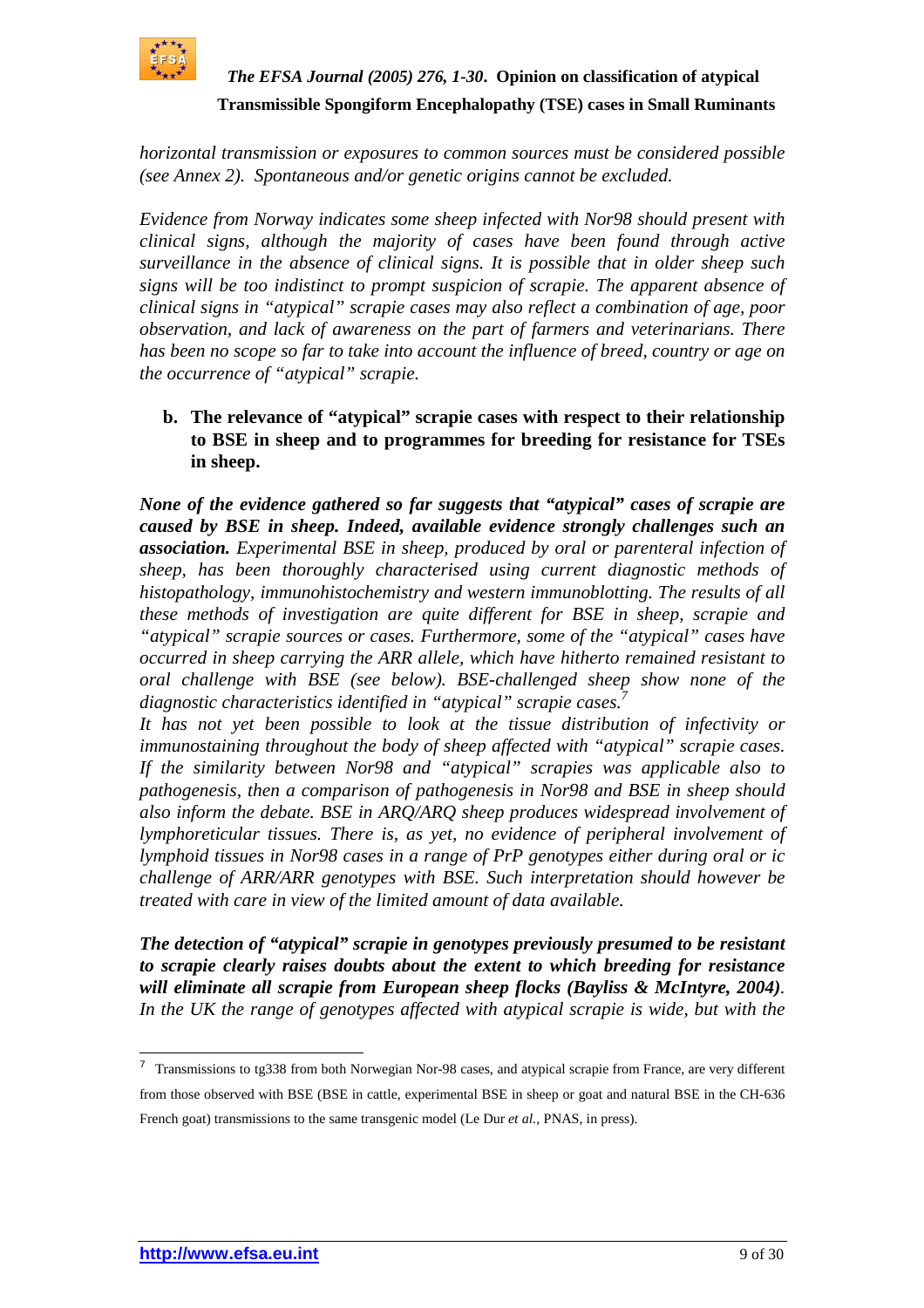

*top three groups (1, 2 and 3 in the UK National Scrapie Plan) in terms of resistance to currently recognised clinical forms of scrapie being apparently disproportionately represented. A more susceptible genotype (group 4, specifically one ARQ/VRQ heterozygote) is however represented. Whether or not genotypes are disproportionately represented requires a comparison with an appropriate population of samples from the national flock. Until now such samples are usually biased because of the nature of the populations being genotyped<sup>8</sup> .* 

*Under these circumstances, while progression towards a scrapie-resistant population may eliminate clinical disease in susceptible genotypes, it may not eliminate all scrapie infections. This was of course recognised at the outset as an unknown that could not be guaranteed. Nevertheless, if breeding programmes reduce economic losses by eliminating the side effects of clinical scrapie in younger sheep (higher mortality; lower production figures in terms of lambs produced by each ewe during its lifetime) this may still be beneficial to farmers. It is however too early to comment on whether breeding for resistance as currently practiced is neutral in terms of its potential to select new and/or pathogenic strains of TSEs.* 

*On the basis of experimental evidence however, namely the resistance of ARR carrying sheep to oral infection with BSE (based on absence of clinical signs to 7 years post challenge, and negative IHC (46 months) and infectivity (22 months) data in sheep culled during the incubation period), breeding for resistance appears to be the most appropriate strategy at this time. This is of course dependent on risk assessments on the likelihood that BSE has transmitted to sheep, and that the primary route of exposure for sheep is oral.* 

# **6. The implications of atypical cases for the EU surveillance programme.**

The implications of atypical scrapie are difficult to quantify in terms of its impact on animal health. Its biological characterisation through research is still in the early stages and, although the current surveillance programmes in Member States have demonstrated that the brain regions targeted for deposition of abnormal PrP by the infection and those sampled for diagnostic testing – brainstem and cerebellum - are large enough and overlap sufficiently to allow the detection of some atypical scrapie

l

<sup>&</sup>lt;sup>8</sup> This remark comes from analysis of UK genotyping data obtained during the 2002-2003 scrapie surveillance exercise. All sheep sampled during active and passive surveillance for TSE testing during this period were genotyped at the standard three codons of the ovine prion protein gene, 136, 154 and 171. In this sample, high frequencies of gene haplotypes associated with relative resistance to clinical scrapie (ARR, AHQ) were observed. However it was concluded that this might be a consequence of the age structure of this sampled population (most animals  $> 3$  years) rather than reflect the true haplotype distribution in the UK flock. Susceptible genotypes (VRQ carriers) would be more likely to have died of scrapie or have been culled before the age of 3 years.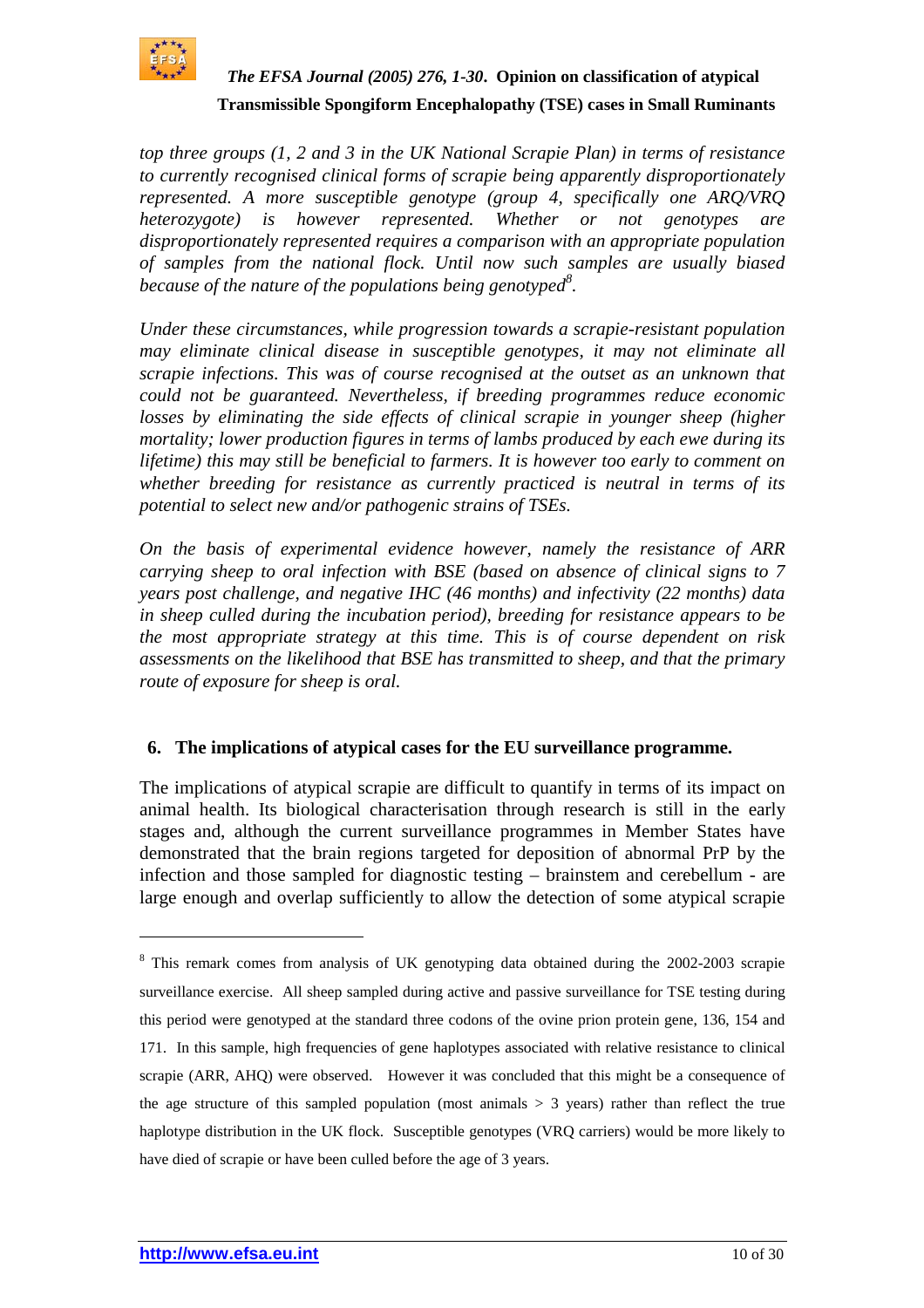

#### **Transmissible Spongiform Encephalopathy (TSE) cases in Small Ruminants**

cases as well as classical scrapie, data on the relative sensitivities of current sampling protocols to detect these different types of scrapie are lacking. Test evaluations conducted on behalf of the European Commission have indicated wide variation in performance between rapid screening tests with respect to their capacity to detect atypical scrapie. A full case definition of the pathogenesis and pathology of these cases, therefore, will not be possible without more detailed examination of whole carcases.

If investigations are to progress to the point where advice can be given on issues such as the means of transmission within and between flocks, the value of flock slaughter it is considered essential that surveillance programmes continue in the immediate future and use appropriate combinations of tests and sampling to ensure that atypical cases continue to be identified. Circumstances permitting, samples of brain tissue should be as large as possible, and include brain stem and cerebellum as a minimum. This will enable the biological characterisation of isolates to continue, facilitate transmission experiments in the natural hosts (sheep and goats) and the preparation of reference material for future test evaluations.

It is noted that the current reporting procedures to the European Commission do not facilitate direct comparison between one isolate and another.

#### **CONCLUSIONS**

The Scientific Panel on Biological Hazards concludes that:

- 1. An operational definition of atypical scrapie in small ruminants is possible (see Annex 1). This definition is provided in juxtaposition with similar definitions for scrapie and BSE in small ruminants. Sub-categorisation of scrapie and atypical scrapie is premature although this may become possible when more data are available.
- 2. The implications of atypical scrapie, as distinct from scrapie, are difficult to quantify in terms of its impact on animal health due to insufficient data. If investigations are to progress to the point where advice can be given on issues such as means of transmission within and between flocks, the value of flock slaughter, its implications for breeding for TSE resistance programmes, it is essential that statistically valid surveillance should continue in the immediate future.
- 3. Surveillance programmes should use appropriate combinations of tests and sampling to ensure that atypical cases continue to be identified. Wherever possible samples of brain tissue should be as large as possible and include brain stem and cerebellum as a minimum. Furthermore, collection of whole carcases should be encouraged. This will enable the biological characterisation of isolates to continue, and facilitate transmission experiments in the natural hosts (sheep and goats) and the preparation of reference material for future test evaluations.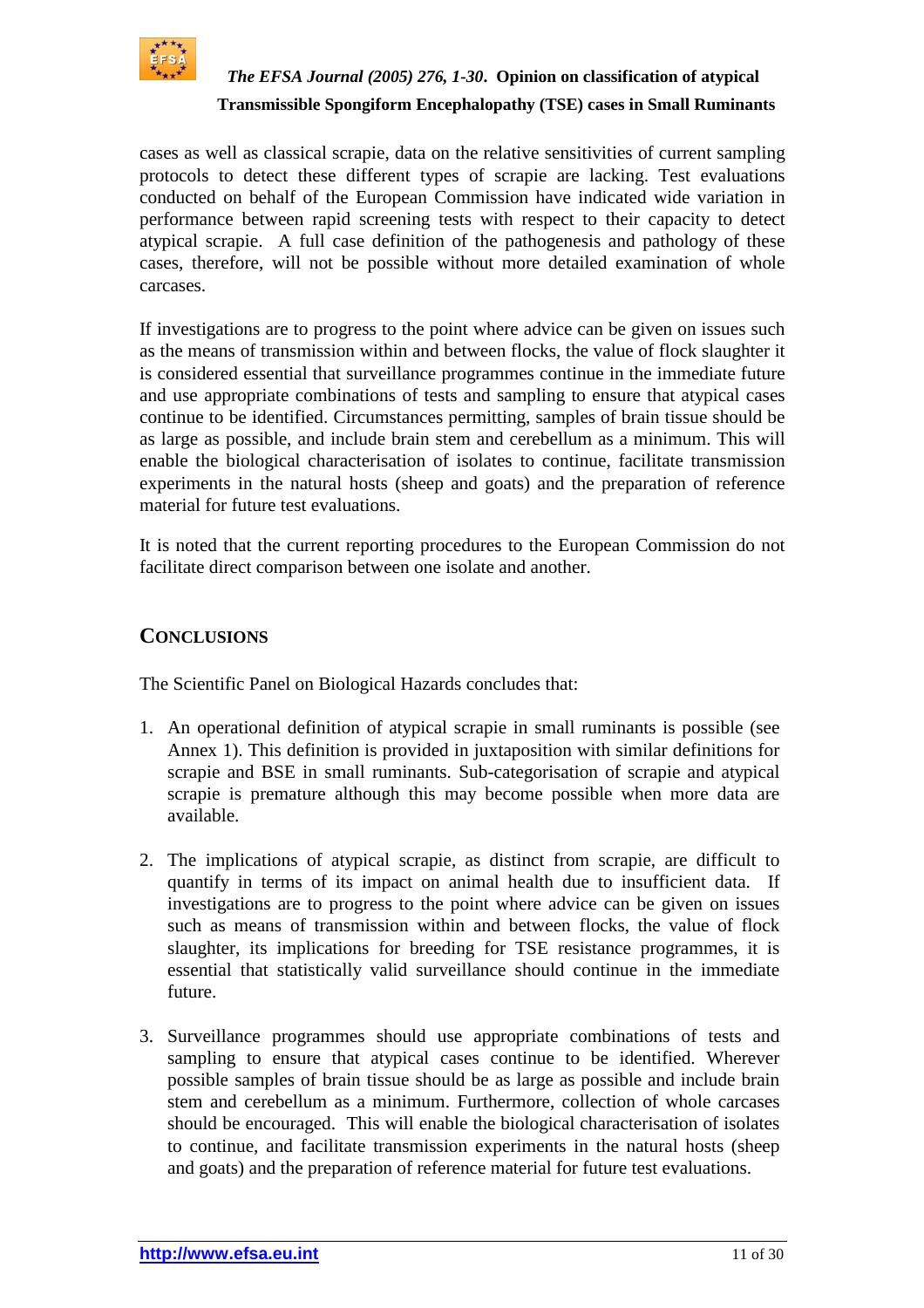

### **RECOMMENDATIONS**

The Scientific Panel on Biological Hazards recommends:

- 1. The classification system at Annex 1 is adopted by all MS until further notice. It represents no more than the current state of knowledge, and will require to be updated as scientific knowledge advances.
- 2. Surveillance programmes, including tests and sampling arrangements, be used so as to enable detection of all forms of TSEs in small ruminants
- 3. Analysis of data arising from EU surveillance programmes in small ruminants and any investigations specifically established to study the epidemiology of "atypical scrapie" is reviewed in order to ensure that surveillance and test methodologies are appropriate.

# **DOCUMENTATION PROVIDED TO EFSA**

- Opinion of the Scientific Panel on Biological Hazards of the European Food Safety Authority on the interpretation of results of EU surveillance of transmissible spongiform encephalopathies (TSEs) in ovine and caprine animals, culling strategies for TSEs in small ruminants and the TSE-related safety of certain small ruminant products, adopted on 26 November 2003.
- Report of the CRL expert group on strains of 16/17 September 2004 addressing the nature of atypical scrapie.
- Publication of M. Baylis and K.M. McIntyre, Transmissible spongiform encephalopathies: Scrapie control under new strain, *Nature* **432**, p. 810-811.
- Overview of atypical cases reported to the European Commission and some more detailed information on individual cases when available.

#### **SCIENTIFIC PANEL MEMBERS**

Herbert Budka, Sava Buncic, Pierre Colin, John D Collins, Christian Ducrot, James Hope, Mac Johnston, Günter Klein, Hilde Kruse, Ernst Lücker, Simone Magnino, Riitta Liisa Maijala, Antonio Martínez López, Christophe Nguyen-The, Birgit Noerrung, Servé Notermans, George-John E Nychas, Maurice Pensaert, Terence Roberts, Ivar Vågsholm, Emmanuel Vanopdenbosch.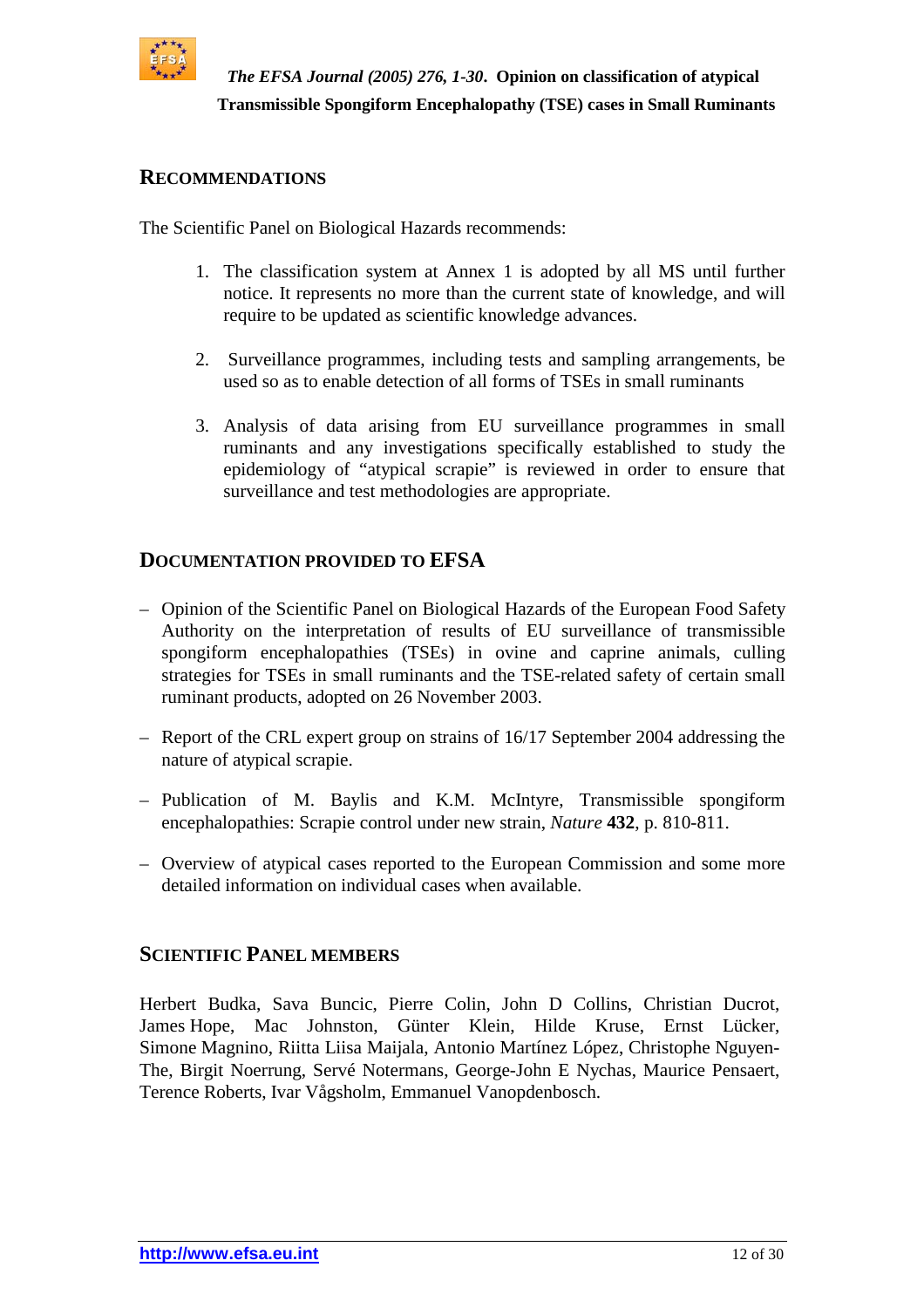

#### **ACKNOWLEDGEMENT**

The Chairman and members of the working group are acknowledged for their valuable contribution to this mandate. The members are: Umberto Agrimi, Thierry Baron Sylvie Benestad, Chris Bostock, Herbert Budka, John D Collins, Jean Phillipe Deslys, Christian Ducrot, Jacques Grassi, Martin H Groschup, Jim Hope (Chairman and rapporteur), Martin Jeffrey, Jan Langeveld, Ernst Lucker, Danny Matthews, Jiri Safar, Marion Simmons, John Spiropoulos, Mick Stack, Emmanuel Vanopdenbosch and Kath Webster.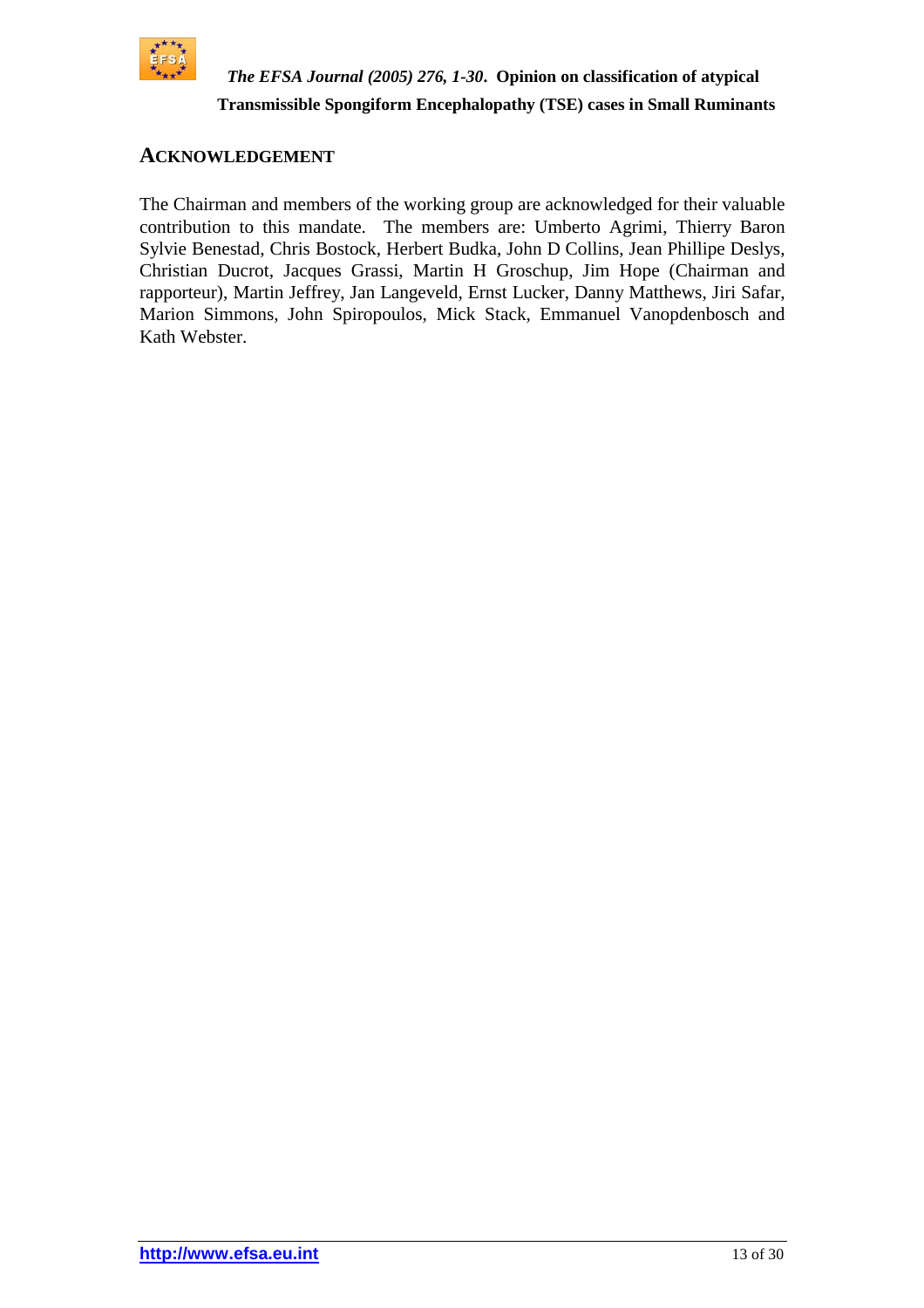

# **REFERENCES**

**Andréoletti, O., Berthon, P., Marc, D., Sarradin, P., Grosclaude, J., van Keulen, L., Schelcher, F., Elsen, J.-M., and Lantier, F. (2000).** Early accumulation of PrPSc in gut-associated lymphoid and nervous tissues of susceptible sheep from a Romanov flock with natural scrapie. *Journal of General Virology* **81**, 3115-3126.

**Baylis, M. and McIntyre, K.M. (2004).** Transmissible spongiform encephalopathies: Scrapie control under new strain. *Nature* **432**, 810-811.

**Benestad, S.L., Thu, B., Schönheit, J., Tranulis, M., Bratberg, B. (1999).** Naturally occurring scrapie in a presumed resistant PrP genotype. *In Proceedings*: Characterization and diagnosis of prion diseases in animals and man (Poster P74). Symposium, Tübingen, September 1999, p120.

**Benestad, S.L., Sarradin, P., Thu, B., Schonheit, J., Tranulis, M.A., and Bratberg, B. (2003).** Cases of scrapie with unusual features in Norway and designation of a new type, Nor98. *Vet Rec* **153**, 202-8.

**Buschmann, A., Biacabe, A.G., Ziegler, U., Bencsik, A., Madec, J.Y., Erhardt, G., Luhken, G., Baron, T., and Groschup, M.H. (2004a).** Atypical scrapie cases in Germany and France are identified by discrepant reaction patterns in BSE rapid tests. *J Virol Methods* **117,** 27-36.

**Buschmann, A., Luhken, G., Schultz, J., Erhardt, G., and Groschup, M.H. (2004b).** Neuronal accumulation of abnormal prion protein in sheep carrying a scrapie-resistant genotype (PrPARR/ARR). *J Gen Virol* **85**, 2727-33.

**De Bosschere, H., Roels, S., Benestad, S.L., and Vanopdenbosch, E. (2004).** Scrapie case similar to Nor98 diagnosed in Belgium via active surveillance. *Vet Rec* **155**, 707-8.

**CRL (2004).** Report of the Community Reference Laboratory to DG-SANCO, 17- 18<sup>th</sup>, September 2004.

**EFSA (2003).** Opinion of the Scientific Panel on Biological Hazards on a request from the Commission related on the interpretation of results of EU surveillance of transmissible spongiform encephalopathies (TSEs) in ovine and caprine animals, culling strategies for TSEs in small ruminants and the TSE-related safety of certain small ruminant products. *The EFSA Journal* (2003) 12, 1-6

**EFSA (2005a).** Evaluation of Rapid *post mortem* TSE Tests intended for Small Ruminants. *EFSA Scientific Report* **31,** 1-17.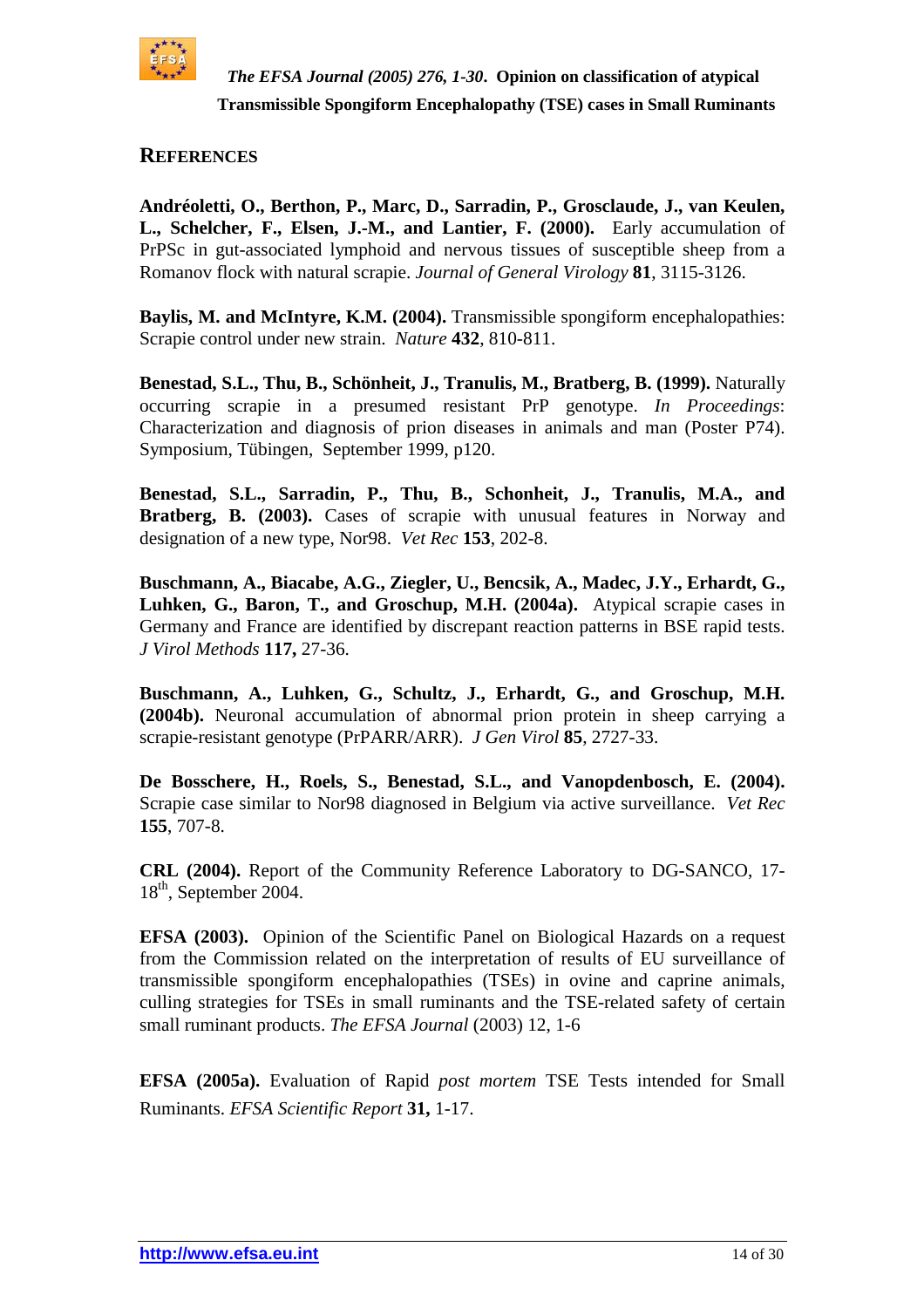

**EFSA. (2005b).** Evaluation of Rapid *post mortem* TSE Tests intended for Small Ruminants. *EFSA Scientific Report* **49,** 1-16.

**Everest, S. J., Thorne L., Barnicle D. A., Edwards J. C., Elliott H., Jackman R. and Hope J. (2005).** Atypical prion protein in sheep brain collected during the British scrapie surveillance programme. *Journal of General Virology*, in the press.

**Gavier-Widen, D., Noremark, M., Benestad, S., Simmons, M., Renstrom, L., Bratberg, B., Elvander, M., & Segerstad, C. H. (2004).** Recognition of the Nor98 variant of scrapie in the Swedish sheep population. *J Vet Diagn Invest* **16**, 562-567.

**Grassi, J., Comoy, E., Simon, S., Creminon, C., Frobert, Y., Trapmann, S., Schimmel, H., Hawkins, S.A., Moynagh, J., Deslys, J.P., and Wells, G.A. (2001).** Rapid test for the preclinical postmortem diagnosis of BSE in central nervous system tissue. *Vet Rec* **149**, 577-582.

**Hope, J. 1998. Prion Protein-Related Diseases of Man and Animals.** In: **Zoonoses. S.R. Palmer, E.J.L. Soulsby, and D.I.H. Simpson,** eds. (Walton, Oxford University Press), pp. 423-435.

**Le Dur, A., Béringue, V., Andréoletti, O., Reine, F., Laï, T. L., Baron, T., Bratberg, B., Vilotte, J-L., Sarradin, P., Benestad, S. L., and Laude, H. (2005).** A newly identified type of scrapie agent can naturally infect sheep with resistant PrP genotypes. *Proc. Natl. Acad. Sci.* 10.1073/pnas.0502296102. Published online before print October 20, 2005

**Madec, J.Y., Simon, S., Lezmi, S., Bencsik, A., Grassi, J., and Baron, T. (2004).** Abnormal prion protein in genetically resistant sheep from a scrapie-infected flock. *J Gen Virol* **85**, 3483-6.

**Moum, T., Olsaker, I., Hopp, P., Moldal, T., Valheim, M., Moum, T., and Benestad, S.L. (2005).** Polymorphisms at codons 141 and 154 in the ovine prion protein gene are associated with scrapie Nor98 cases. *J Gen Virol* **86**, 231-5.

**Moynagh, J. and Schimmel, H. (1999).** Tests for BSE evaluated. *Nature* **400**, 105.

Office International des Epizooties Manual of Standards for Diagnostic Tests and Vaccines (2004) Scrapie, pp 873-880.

**Onnasch, H., Gunn, H.M., Bradshaw, B.J., Benestad, S.L., and Bassett, H.F. (2004).** Two Irish cases of scrapie resembling Nor98. *Vet Rec* **155**, 636-7.

**Orge, L., Galo, A., Machado, C., Lima, C., Ochoa, C., Silva, J., Ramos, M., and Simas, J.P. (2004).** Identification of putative atypical scrapie in sheep in Portugal. *J Gen Virol* **85**, 3487-91.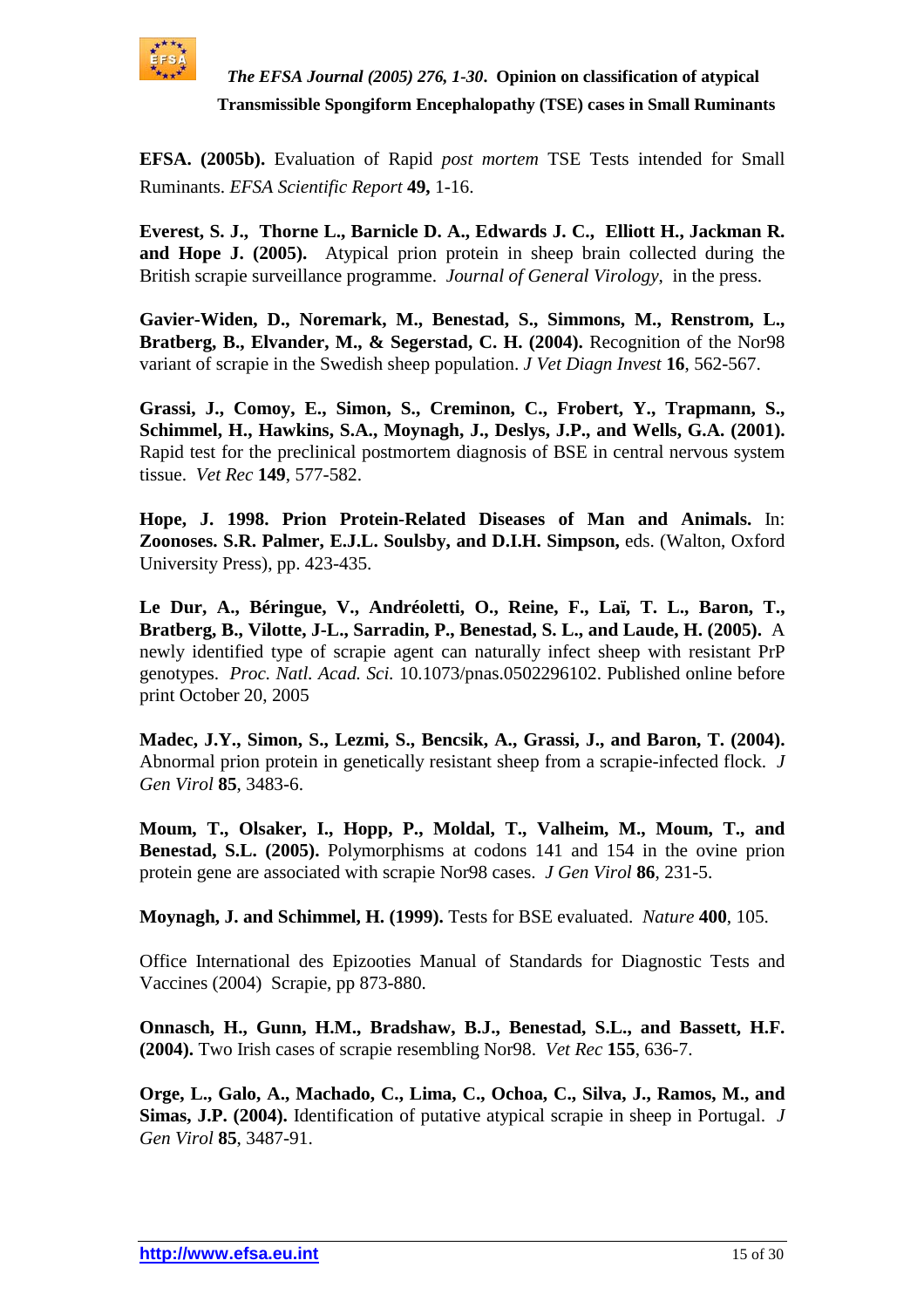

**Simmons MM, Spiropoulos J, Elliott H, Webb P, Nash J, Ryan J and Spencer. (2005).** Active surveillance reveals a previously unrecognised form of prion disorder in sheep in GB. Submitted to JGV 5/09/05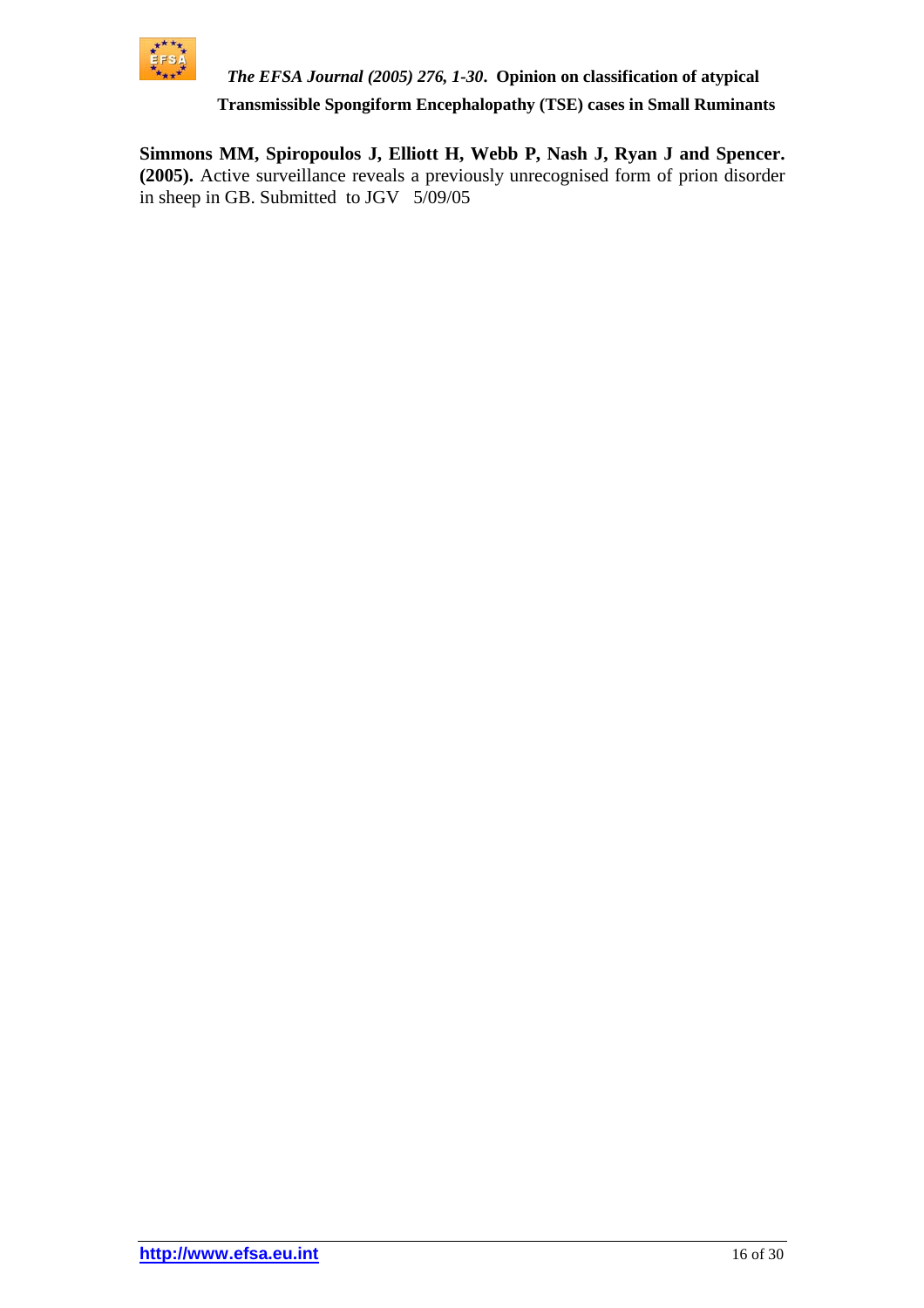

**Transmissible Spongiform Encephalopathy (TSE) cases in Small Ruminants** 

# **ANNEX 1: CRITERIA <sup>1</sup> FOR THE CATEGORISATION OF TSES IN SMALL RUMINANTS**

|                                    |                                                      | <b>Comment</b>                                                                                                                                                                                                                                                                                                                           |                                                                                                                                                                                                                                                                                                                                                                                              |                                                                                                                                                                                                                                                                        |                                                                                                                                                                  |
|------------------------------------|------------------------------------------------------|------------------------------------------------------------------------------------------------------------------------------------------------------------------------------------------------------------------------------------------------------------------------------------------------------------------------------------------|----------------------------------------------------------------------------------------------------------------------------------------------------------------------------------------------------------------------------------------------------------------------------------------------------------------------------------------------------------------------------------------------|------------------------------------------------------------------------------------------------------------------------------------------------------------------------------------------------------------------------------------------------------------------------|------------------------------------------------------------------------------------------------------------------------------------------------------------------|
|                                    |                                                      | 2 <sup>3</sup>                                                                                                                                                                                                                                                                                                                           | 3 <sup>3</sup>                                                                                                                                                                                                                                                                                                                                                                               |                                                                                                                                                                                                                                                                        |                                                                                                                                                                  |
| <b>TSE</b> type                    | Approved rapid<br>screening<br>test<br>$(EC/EFSA)^2$ | "Stringent" WB <sup>4</sup><br>(including approved VLA and<br><b>AFSSA</b> modified SAF-immunoblot)                                                                                                                                                                                                                                      | "Mild-PK" WB <sup>5</sup><br>(including approved CEA<br>discriminatory WB, OIE SAF<br>WB +/- NaPTA and, and TeSe<br>Western blot (Biorad)) <sup>6</sup>                                                                                                                                                                                                                                      | <b>Immunohistochemistry and</b><br>histopathology                                                                                                                                                                                                                      | Additional criteria to be taken into<br>account in classifying samples.                                                                                          |
| <b>Classical</b><br><b>Scrapie</b> | Positive                                             | Three major PrPres bands above<br>of which the di-<br>15kDa<br>and<br>glycosylated form is dominant and<br>the lowest is non-glycosylated, all<br>reactive with both N terminal and<br>core specific. mAbs; (molecular mass<br>range of 16-30 kDa). Occasionally<br>negative or fewer than 3 bands<br>depending on PrPres concentration. | Three major PrPres bands above<br>15kDa and of which the di-<br>glycosylated form is dominant and<br>the lowest is non-glycosylated, all<br>reactive with both N terminal and<br>core specific mAbs; (molecular<br>of 16-30 kDa).<br>mass<br>range<br>sensitivity results in<br>Analytical<br>fewer negatives than for "stringent"<br>WB methods, but all three bands not<br>always obvious. | Vacuolation of grey matter<br>present.<br>And/or $(MS)$<br>Immuno-labelling by IHC in<br>the caudal medulla and<br>(MS)<br>involving<br>always<br>DMNV.<br>LRS usually positive with<br>multigranular pattern using<br>93-106 specific antibodies<br>(J <sub>L</sub> ) | Age at clinical onset usually 2-5<br>years.<br>Epidemiological<br>association<br>with<br>known cases.<br>usually<br>of<br>Genotypes<br>are<br>susceptible.types. |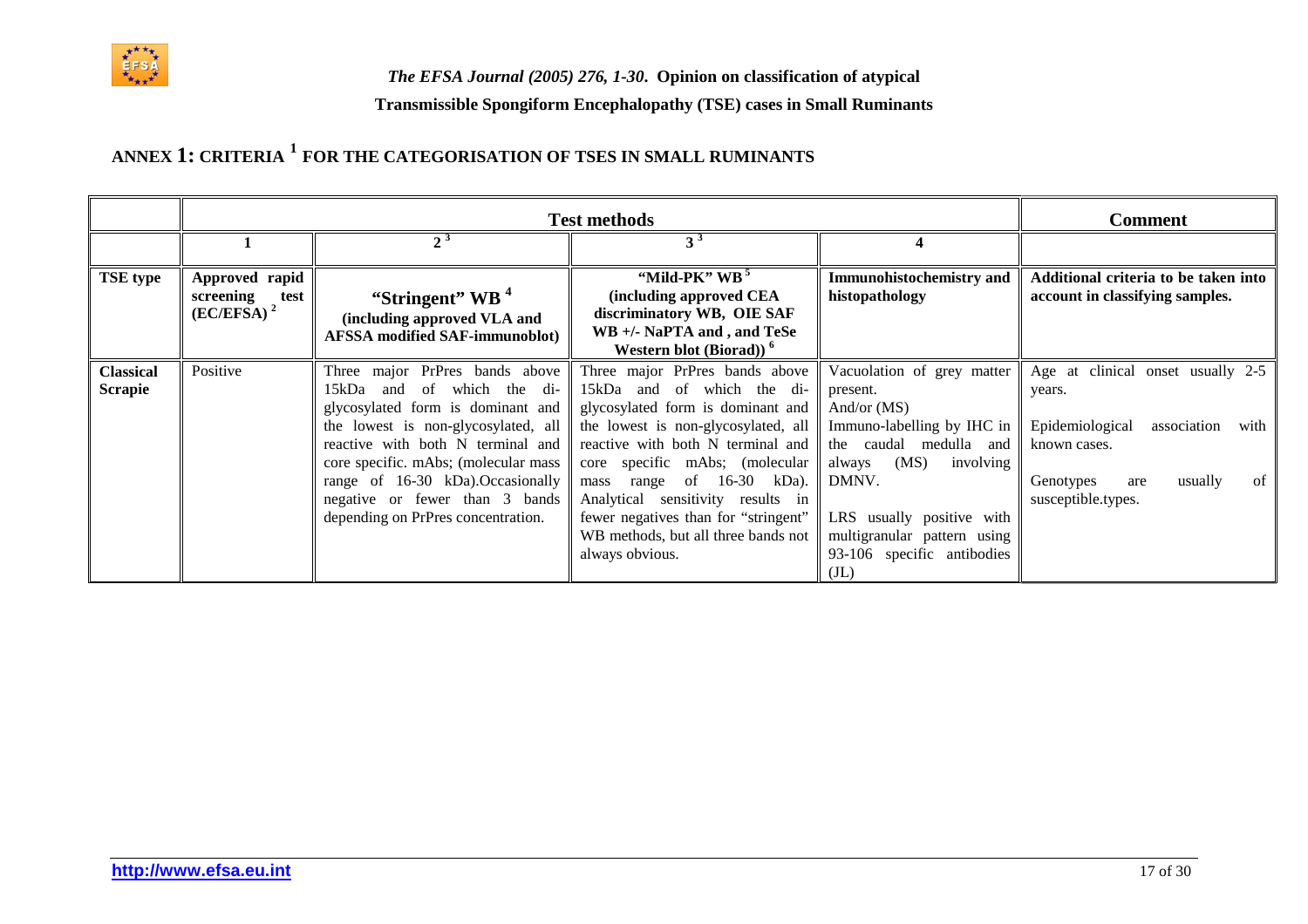

#### **Transmissible Spongiform Encephalopathy (TSE) cases in Small Ruminants**

|                                       |                                                      |                                                                                                                                                                                                                                                                                                                                                                             | <b>Test methods</b>                                                                                                                                                                                                                                                                                                                                                                                   |                                                                                                                                                                                                                                                                                                                                                                                                                                                          | <b>Comment</b>                                                                                                                                                                                                                                                                                                                           |
|---------------------------------------|------------------------------------------------------|-----------------------------------------------------------------------------------------------------------------------------------------------------------------------------------------------------------------------------------------------------------------------------------------------------------------------------------------------------------------------------|-------------------------------------------------------------------------------------------------------------------------------------------------------------------------------------------------------------------------------------------------------------------------------------------------------------------------------------------------------------------------------------------------------|----------------------------------------------------------------------------------------------------------------------------------------------------------------------------------------------------------------------------------------------------------------------------------------------------------------------------------------------------------------------------------------------------------------------------------------------------------|------------------------------------------------------------------------------------------------------------------------------------------------------------------------------------------------------------------------------------------------------------------------------------------------------------------------------------------|
|                                       |                                                      | 2 <sup>3</sup>                                                                                                                                                                                                                                                                                                                                                              | $3^3$                                                                                                                                                                                                                                                                                                                                                                                                 |                                                                                                                                                                                                                                                                                                                                                                                                                                                          |                                                                                                                                                                                                                                                                                                                                          |
| <b>TSE</b> type                       | Approved rapid<br>screening<br>test<br>$(EC/EFSA)^2$ | "Stringent" WB <sup>4</sup><br>(including approved VLA and<br><b>AFSSA</b> modified SAF-immunoblot)                                                                                                                                                                                                                                                                         | "Mild-PK" WB5<br>(including approved CEA<br>discriminatory WB, OIE SAF<br>WB +/- NaPTA and , and TeSe<br>Western blot (Biorad)) $6$                                                                                                                                                                                                                                                                   | <b>Immunohistochemistry and</b><br>histopathology                                                                                                                                                                                                                                                                                                                                                                                                        | Additional criteria to be taken into<br>account in classifying samples.                                                                                                                                                                                                                                                                  |
| <b>BSE</b><br>in<br>small<br>ruminant | Positive                                             | Three major PrPres bands with di-<br>glycosylated dominant with mAb<br>directed at core epitope; absent or<br>less intense staining with mAb<br>directed at N terminal epitope;<br>molecular mass of unglycosylated<br>$band < than that in classified scrapie$<br>of controls.<br>(See CRL Handbook of methods for<br>discriminatory<br>testing<br>for<br>interpretation). | Three major PrPres bands with<br>diglycosylated band dominant with<br>mAb directed at core epitope; absent<br>or less intense staining with mAb<br>directed at N terminal epitope (eg,<br>P4).<br>Molecular mass of unglycosylated<br>band < than for classified scrapie<br>controls.<br>See CRL Handbook of methods<br>discriminatory<br>testing for<br>for<br>interpretation (except OIE SAF<br>WB) | Vacuolation usually (MS)<br>present in grey matter.<br>Immunolabelling by IHC in<br>the caudal medulla, and<br>usually involving DMNV.<br>Discriminatory IHC detects<br>generalised and markedly<br>reduced intraneuronal and<br>intraglial immuno-labelling<br>with antibodies recognising<br>epitopes within aminoacids<br>92-99 of the sheep PrP<br>protein.<br>LRS usually positive with<br>unigranular pattern using<br>93-106 specific antibodies. | Age not definable, but experimentally<br>clinical onset within the range seen<br>for classical scrapie.<br>Possible epidemiological association<br>with exposure to BSE<br>Genotypes – only described in<br>ARQ/ARQ sheep following oral<br>exposure, but genotype alone cannot<br>yet be used to exclude the likely<br>presence of BSE. |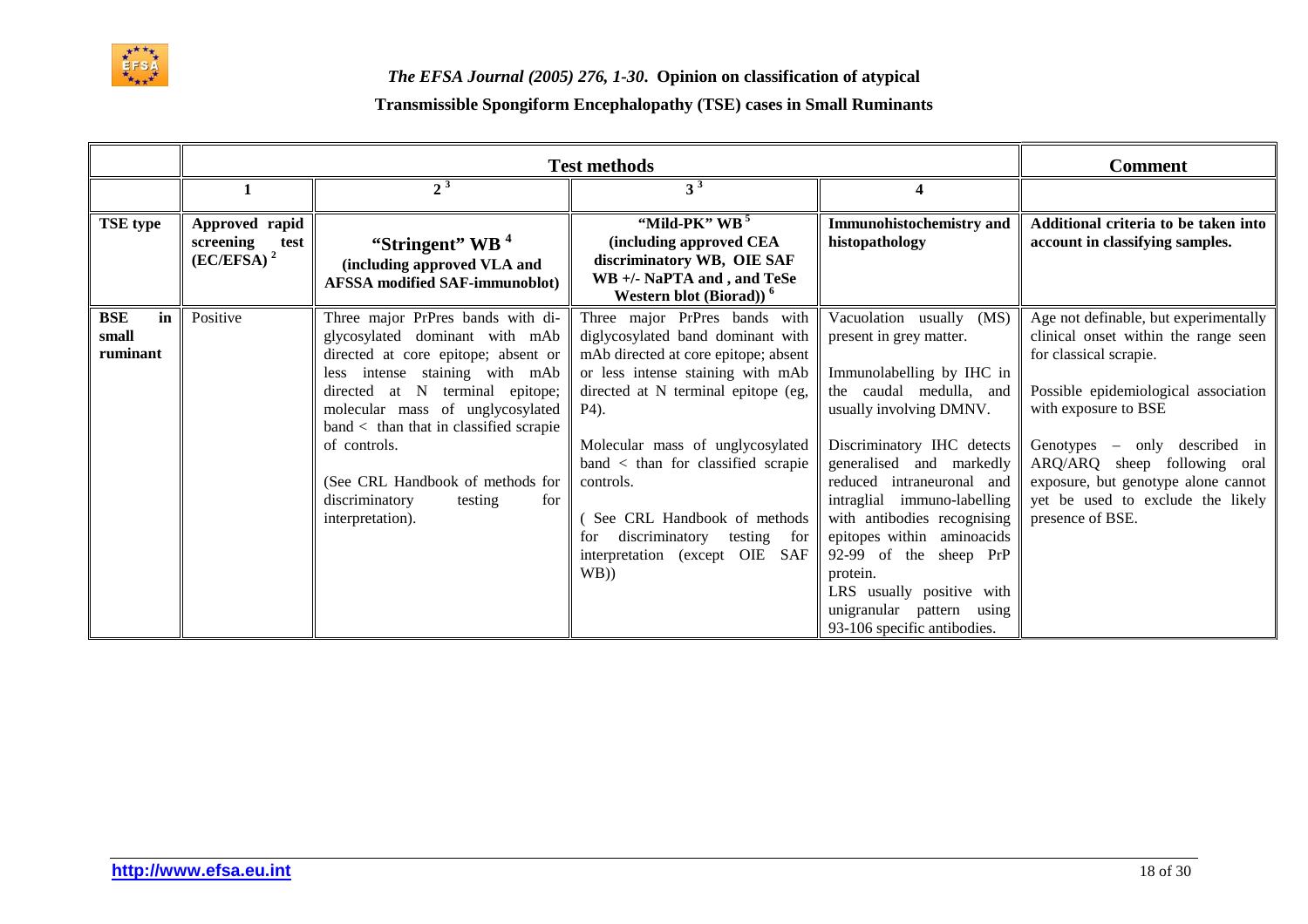

#### **Transmissible Spongiform Encephalopathy (TSE) cases in Small Ruminants**

|                                                                   |                                                      | <b>Comment</b>                                                                                                                                                                                  |                                                                                                                                                                                                                                                                                                                   |                                                                                                                                                                                                                                                                                                                                                                                                                                                                                                                                                                                                        |                                                                                                                                                                                                                                                                                                                                                                                                                                                                                                                                                                                                                                                                                                                                               |
|-------------------------------------------------------------------|------------------------------------------------------|-------------------------------------------------------------------------------------------------------------------------------------------------------------------------------------------------|-------------------------------------------------------------------------------------------------------------------------------------------------------------------------------------------------------------------------------------------------------------------------------------------------------------------|--------------------------------------------------------------------------------------------------------------------------------------------------------------------------------------------------------------------------------------------------------------------------------------------------------------------------------------------------------------------------------------------------------------------------------------------------------------------------------------------------------------------------------------------------------------------------------------------------------|-----------------------------------------------------------------------------------------------------------------------------------------------------------------------------------------------------------------------------------------------------------------------------------------------------------------------------------------------------------------------------------------------------------------------------------------------------------------------------------------------------------------------------------------------------------------------------------------------------------------------------------------------------------------------------------------------------------------------------------------------|
|                                                                   |                                                      | $2^3$                                                                                                                                                                                           | $3^3$                                                                                                                                                                                                                                                                                                             | 4                                                                                                                                                                                                                                                                                                                                                                                                                                                                                                                                                                                                      |                                                                                                                                                                                                                                                                                                                                                                                                                                                                                                                                                                                                                                                                                                                                               |
| <b>TSE</b> type                                                   | Approved rapid<br>screening<br>test<br>$(EC/EFSA)^2$ | "Stringent" WB <sup>4</sup><br>(including approved VLA and<br><b>AFSSA</b> modified SAF-immunoblot)                                                                                             | "Mild-PK" WB<br>(including approved CEA<br>discriminatory WB, OIE SAF<br>WB +/- NaPTA and , and TeSe<br>Western blot (Biorad)) $6$                                                                                                                                                                                | <b>Immunohistochemistry and</b><br>histopathology                                                                                                                                                                                                                                                                                                                                                                                                                                                                                                                                                      | Additional criteria to be taken into<br>account in classifying samples.                                                                                                                                                                                                                                                                                                                                                                                                                                                                                                                                                                                                                                                                       |
| <b>Atypical</b><br>scrapie<br><i>(including)</i><br><b>Nor98)</b> | Positive                                             | Negative, or banding pattern not<br>consistent with diagnosis of classical<br>scrapie or BSE.<br>Molecular mass range<br>$(35kDa-$<br>10kDa) : the banding pattern will<br>depend on mAbs used. | Positive with [N terminal or core],<br>with variable banding pattern<br>(number of bands and molecular<br>mass), unlike BSE and classical<br>scrapie, but with a recognisable<br>band at $<$ 15 kDa.<br>Signal stronger if cerebellar tissue<br>used, but pattern still consistent with<br>testing of brain stem. | Neither vacuolation nor<br>immunolabelling invariably<br>present. at the obex,<br>although to date, immuno-<br>labelling has been<br>consistently greater in the<br>cerebellum than the<br>brainstem.<br>Where available, the<br>cerebellum displays<br>conspicuous immuno-<br>labelling<br>which may be accompanied<br>by vacuolation.<br>In caudal medulla immuno-<br>labelling absent from<br>DMNV but commonly<br>present (although restricted,<br>and frequently minimal) in<br>the nucleus of the spinal tract<br>of the trigeminal nerve.<br>LRS negative with all PrP-<br>specific antibodies. | Collection of cerebellum considered<br>essential for full characterisation of<br>Nor98 cases.<br>(plus any other<br>atypicals/nor98-like etc that have<br>been described to date).<br>Mixed hind brain and cerebellum<br>samples may be screened to facilitate<br>rapid test detection of atypicals<br>routinely.<br>Suspects usually $> 3.5$ years when<br>detected, but clinical signs only rarely<br>recorded. Most cases detected by<br>active surveillance.<br>Genotypes commonly include ones<br>generally considered resistant to $\parallel$<br>typical scrapie, or one AF141RQ $\parallel$<br>allele.<br>Epidemiology - little known of<br>association<br>between<br>but<br>cases.<br>evidence of flocks with more than<br>one case. |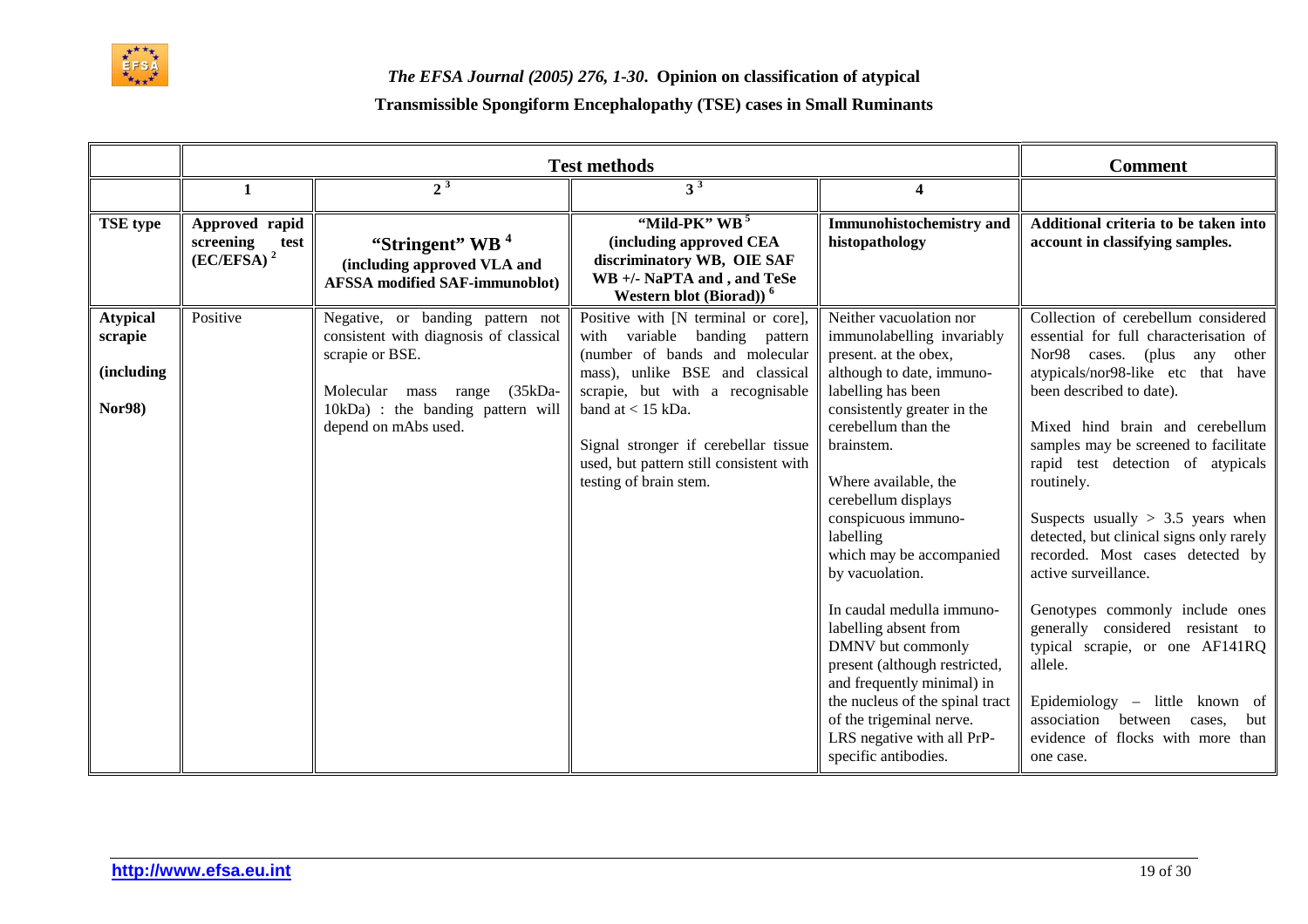

# **NOTES TO TABLE 1: CRITERIA FOR THE CATEGORISATION OF TSES IN SMALL RUMINANTS**

**1.** To facilitate this definition, some operational parameters are discussed below and examples of western blots included in Annex 3. The application of these criteria in MS National Reference Laboratories will need more detail than can be provided here, and would need to be subject to standard proficiency monitoring and control by the CRL. In practice, this will require a ring trial of various tests in designated laboratories using a standard panel of atypical and scrapie samples prior to going "live" in MS surveillance schemes.

**2.** *Criterion 1.* Rapid tests approved for surveillance for TSEs in small ruminants. See Commission Regulation 999/2001 as amended and EFSA` Opinions and Reports on the evaluations of small ruminant rapid tests" (EFSA, 2005a and 2005b). In general, but not uniquely, scrapie and "BSE in sheep" will give ELISA OD values > 1.0 with a mild PK ELISA test (eg. Bio-Rad TeSeE) while atypical samples will in general, but not uniquely give ELISA values < 1.0. This is further expanded in the CRL manual on "TSE strain characterisation in small ruminants – A technical handbook for national reference laboratories in the EU."

**3.** *Criteria 2 and 3*. To better illustrate these criteria, examples are provided in Annex 3 of Western blots of classical and atypical scrapie cases from France, Norway and Germany.

**4.** *"Stringent PK"*: This is short-hand for stringent conditions for PK digestion (there should come clear descriptions of the PK conditions at a defined sample protein level, not simply the low concentration of proteinase K. Temperature, presence of detergents, chaotropic agents, pH, also need to be defined; additionally, for the case of "stringent PK" WB the precise banding pattern will inevitably depend on the detection mAb. However, without prejudice or favouring a particular commercial test, we can give as an example of these as : I) the Prionics Check WB, and II) the VLA and AFSSA approved discriminatory WBs as described in the CRL Manual of discriminatory methods, III) the discriminatory WB methods of FRCDVA and CIDC-Lelystad currently approved for use in Germany and Netherlands respectively.

**5.** *"Mild PK"*: This is short-hand for mild conditions for PK digestion (there should come clear descriptions of the PK conditions) at a defined sample protein level, not simply the low concentration of proteinase K. Temperature, presence of detergents, chaotropic agents, pH, also need to be defined. The precise banding pattern will inevitably depend on the detection mAb. However, without prejudice or favouring a particular commercial test, we can give examples of these as : a) the Bio-Rad TeSeE sheep and goat, b) the OIE SAF immunoblot, with or without precipitation with NaPTA. Note that the OIE SAF immunoblot is not an approved test for discrimination between BSE and scrapie.

**6.** *WB systems* can be further defined (both for "mild and stringent PK" conditions as detailed above) by inclusion of a concentration step before or after proteinase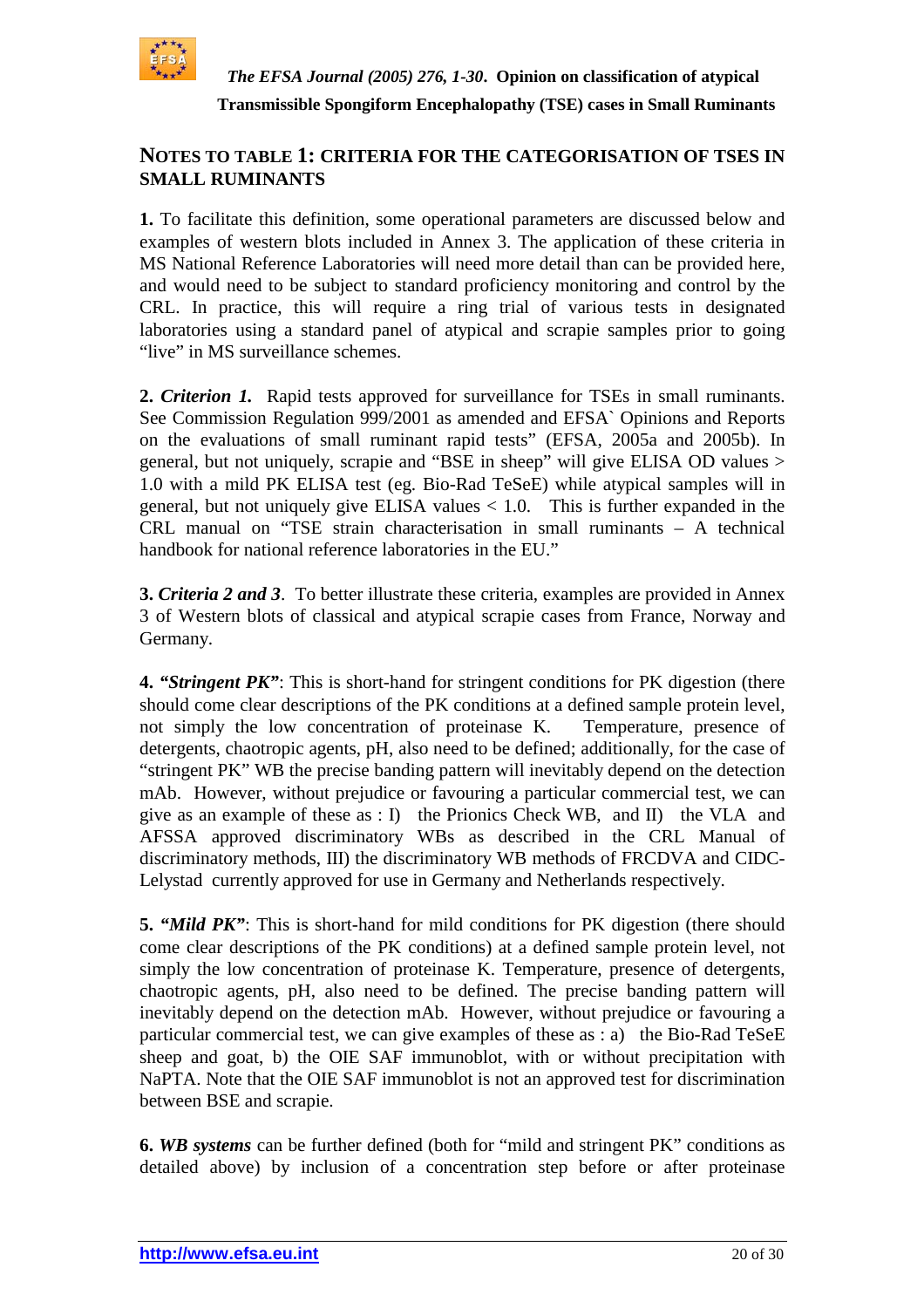

treatment and SDS-PAGE analytical system. Examples of this are the OIE SAF WB (which uses ultracentrifugation) or the combined SAF/NaPTA methods. Note PK treatment after NaPTA treatment influences the mobility of PrPres bands and therefore becomes unreliable for discriminatory purposes.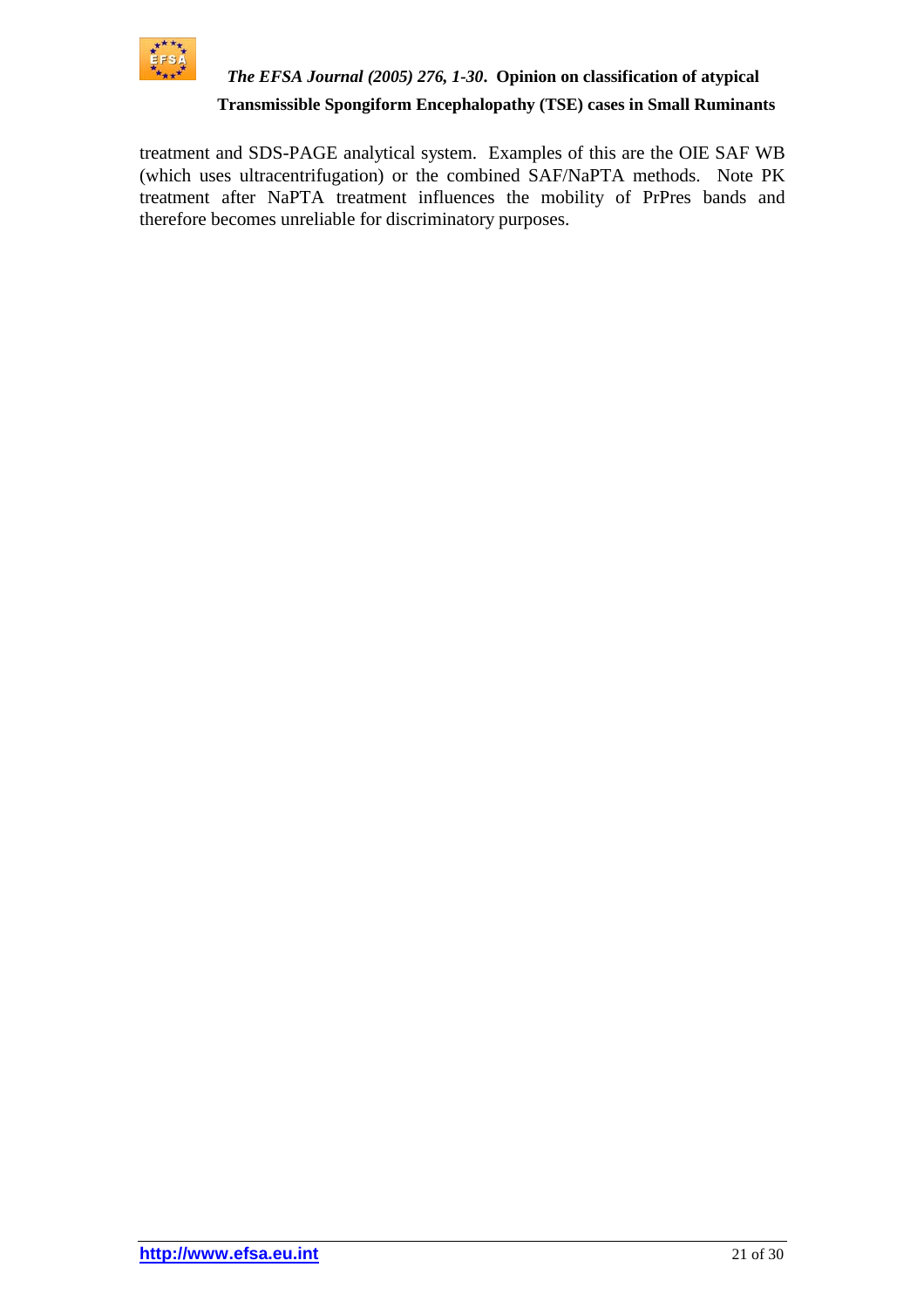

# **ANNEX 2: REPORTED CASES OF ATYPICAL SCRAPIE IN EU MEMBER STATES**

# **France**

| <b>Case</b>             | <b>Specie</b> | Genotype       | <b>Reason for considering atypical</b>           |
|-------------------------|---------------|----------------|--------------------------------------------------|
| $\mathbf{1}$            | Sheep         | <b>ARH/AHQ</b> | <b>TeSeE</b> sheep/goat Western Blot             |
| $\overline{2}$          | Sheep         | <b>ARR/ARO</b> | <b>TeSeE</b> sheep/goat Western Blot             |
| $\mathbf{3}$            | Sheep         | <b>ARR/ARQ</b> | <b>TeSeE</b> sheep/goat Western Blot             |
| $\overline{\mathbf{4}}$ | Sheep         | <b>ARR/ARQ</b> | Discordance Elisa Biorad / AFSSA Modified SAF Ib |
| 5                       | Sheep         | Unknown        | <b>TeSeE</b> sheep/goat Western Blot             |
| 6                       | Sheep         | <b>ARR/ARQ</b> | <b>TeSeE</b> sheep/goat Western Blot             |
| 7                       | Sheep         | ARQ/ARQ        | <b>TeSeE</b> sheep/goat Western Blot             |
| 8                       | Sheep         | ARR/ARQ        | <b>TeSeE</b> sheep/goat Western Blot             |
| 9                       | Sheep         | Unknown        | Discordance Elisa Biorad / AFSSA Modified SAF Ib |
| 10                      | Goat          | AHQ/AHQ        | <b>TeSeE</b> sheep/goat Western Blot             |
| 11                      | Sheep         | ARQ/ARQ        | <b>TeSeE</b> sheep/goat Western Blot             |
| 12                      | Sheep         | AHQ/AHQ        | <b>TeSeE</b> sheep/goat Western Blot             |
| 13                      | Sheep         | ARQ/ARQ        | <b>TeSeE</b> sheep/goat Western Blot             |
| 14                      | Sheep         | ARQ/ARQ        | <b>TeSeE</b> sheep/goat Western Blot             |
| 15                      | Sheep         | <b>ARH/ARH</b> | <b>TeSeE</b> sheep/goat Western Blot             |
| 16                      | Sheep         | ARR/ARQ        | <b>TeSeE</b> sheep/goat Western Blot             |
| 17                      | Sheep         | <b>ARR/ARQ</b> | <b>TeSeE</b> sheep/goat Western Blot             |
| 18                      | Sheep         | <b>ARR/AHQ</b> | <b>TeSeE</b> sheep/goat Western Blot             |
| 19                      | Sheep         | <b>ARR/ARR</b> | <b>TeSeE</b> sheep/goat Western Blot             |
| 20                      | Sheep         | <b>ARR/ARR</b> | <b>TeSeE</b> sheep/goat Western Blot             |
| 21                      | Sheep         | ARQ/VRQ        | <b>TeSeE</b> sheep/goat Western Blot             |
| 22                      | Sheep         | <b>ARR/ARQ</b> | <b>TeSeE</b> sheep/goat Western Blot             |
| 23                      | Sheep         | Unknown        | <b>TeSeE</b> sheep/goat Western Blot             |
| 24                      | Sheep         | ARQ/ARQ        | <b>TeSeE</b> sheep/goat Western Blot             |
| 25                      | Sheep         | ARR/ARQ        | <b>TeSeE</b> sheep/goat Western Blot             |
| 26                      | Sheep         | ARQ/ARQ        | <b>TeSeE</b> sheep/goat Western Blot             |
| 27                      | Sheep         | ARR/ARQ        | <b>TeSeE</b> sheep/goat Western Blot             |
| 28                      | Sheep         | ARR/ARQ        | <b>TeSeE</b> sheep/goat Western Blot             |
| 29                      | Sheep         | <b>ARR/ARR</b> | <b>TeSeE</b> sheep/goat Western Blot             |
| 30                      | Sheep         | <b>ARR/ARR</b> | Discordance Elisa Biorad / AFSSA Modified SAF Ib |
| 31                      | Sheep         | ARQ/VRQ        | <b>TeSeE</b> sheep/goat Western Blot             |
| 32                      | Sheep         | ARR/ARQ        | <b>TeSeE</b> sheep/goat Western Blot             |
| 33                      | Sheep         | ARQ/ARQ        | <b>TeSeE</b> sheep/goat Western Blot             |
| 34                      | Sheep         | ARQ/ARQ        | <b>TeSeE</b> sheep/goat Western Blot             |
| 35                      | Sheep         | ARQ/ARQ        | <b>TeSeE</b> sheep/goat Western Blot             |
| 36                      | Sheep         | <b>ARR/AHQ</b> | <b>TeSeE</b> sheep/goat Western Blot             |
| 37                      | Sheep         | <b>ARR/ARR</b> | <b>TeSeE</b> sheep/goat Western Blot             |
| 38                      | Sheep         | <b>ARR/ARR</b> | <b>TeSeE</b> sheep/goat Western Blot             |
| 39                      | Sheep         | <b>ARR/ARR</b> | <b>TeSeE</b> sheep/goat Western Blot             |
| 40                      | Sheep         | <b>ARR/ARQ</b> | <b>TeSeE</b> sheep/goat Western Blot             |
| 41                      | Sheep         | Unknown        | Discordance Elisa Biorad / AFSSA Modified SAF Ib |
| 42                      | Sheep         | ARQ/VRQ        | <b>TeSeE</b> sheep/goat Western Blot             |
| 43                      | Sheep         | ARQ/ARQ        | <b>TeSeE</b> sheep/goat Western Blot             |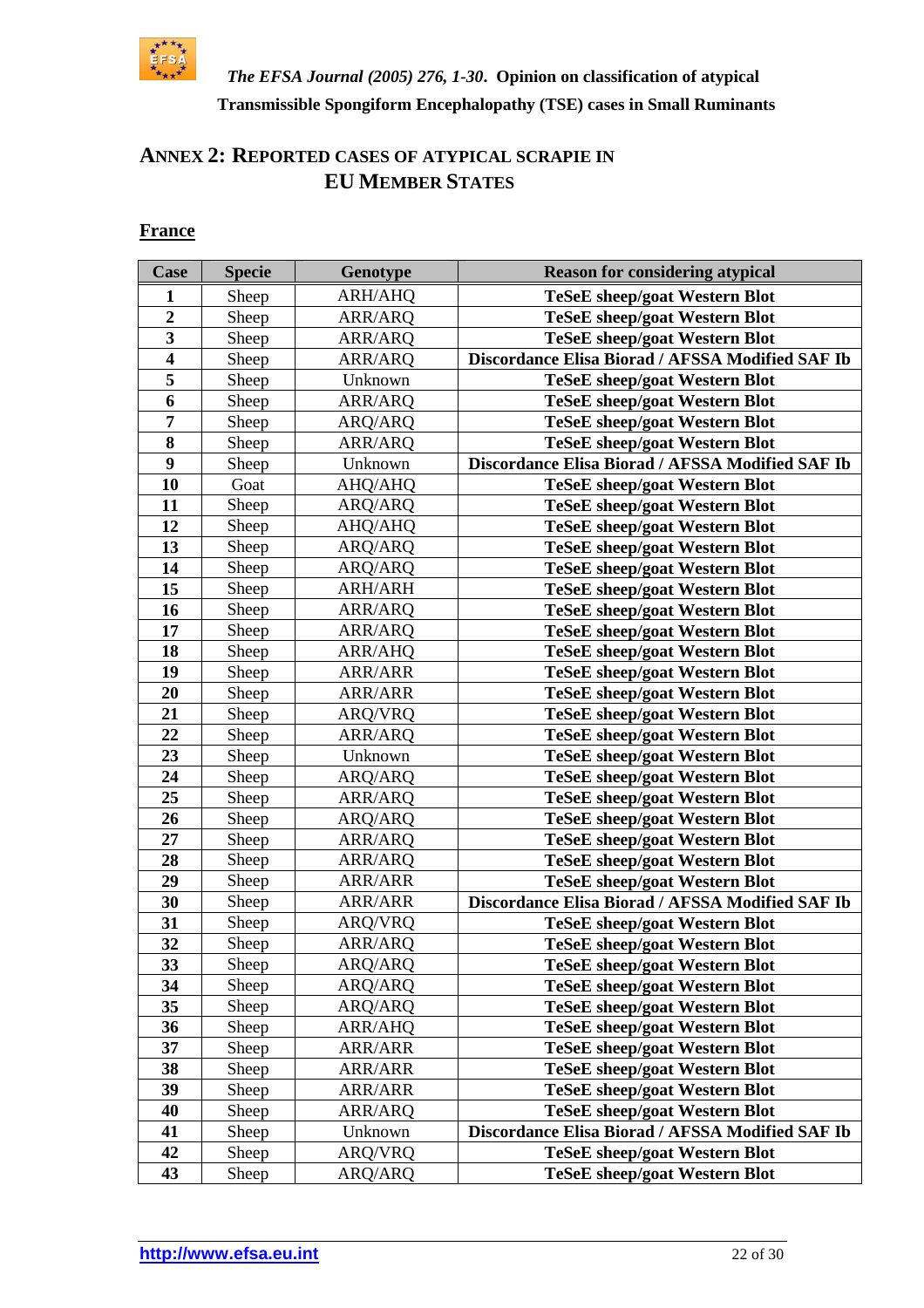

 **Transmissible Spongiform Encephalopathy (TSE) cases in Small Ruminants** 

| Case | <b>Specie</b> | <b>Genotype</b>      | <b>Reason for considering atypical</b>           |
|------|---------------|----------------------|--------------------------------------------------|
| 44   | Sheep         | ARR/ARQ              | <b>TeSeE</b> sheep/goat Western Blot             |
| 45   | Goat          | ARQ/AHQ              | <b>TeSeE</b> sheep/goat Western Blot             |
| 46   | Goat          | ARQ/ARQ              | <b>TeSeE</b> sheep/goat Western Blot             |
| 47   | Sheep         | ARQ/ARQ              | <b>TeSeE</b> sheep/goat Western Blot             |
| 48   | Sheep         | ARQ/ARQ              | <b>TeSeE</b> sheep/goat Western Blot             |
| 49   | Goat          | ARQ/ARQ              | Discordance Elisa Biorad / AFSSA Modified SAF Ib |
| 50   | Sheep         | ARQ/ARQ              | <b>TeSeE</b> sheep/goat Western Blot             |
| 51   | Sheep         | ARQ/ARQ              | <b>TeSeE</b> sheep/goat Western Blot             |
| 52   | Sheep         | ARQ/ARQ              | <b>TeSeE</b> sheep/goat Western Blot             |
| 53   | Sheep         | ARR/ARQ              | <b>TeSeE</b> sheep/goat Western Blot             |
| 54   | Sheep         | AHQ/AHQ              | <b>TeSeE</b> sheep/goat Western Blot             |
| 55   | Sheep         | ARR/ARQ              | <b>TeSeE</b> sheep/goat Western Blot             |
| 56   | Sheep         | ARR/ARQ              | <b>TeSeE</b> sheep/goat Western Blot             |
| 57   | Sheep         | ARR/ARQ              | <b>TeSeE</b> sheep/goat Western Blot             |
| 58   | Sheep         | ARR/ARQ              | <b>TeSeE</b> sheep/goat Western Blot             |
| 59   | Sheep         | ARQ/AHQ              | <b>TeSeE</b> sheep/goat Western Blot             |
| 60   | Sheep         | Under inverstigation | <b>TeSeE</b> sheep/goat Western Blot             |
| 61   | Sheep         | Under inverstigation | <b>TeSeE</b> sheep/goat Western Blot             |
| 62   | Goat          | Under inverstigation | <b>TeSeE</b> sheep/goat Western Blot             |
| 63   | Goat          | Under inverstigation | <b>TeSeE</b> sheep/goat Western Blot             |
| 64   | Sheep         | Under inverstigation | <b>TeSeE</b> sheep/goat Western Blot             |
| 65   | Sheep         | Under inverstigation | <b>TeSeE sheep/goat Western Blot</b>             |
| 66   | Sheep         | Under inverstigation | <b>TeSeE</b> sheep/goat Western Blot             |
| 67   | Sheep         | Under inverstigation | <b>TeSeE</b> sheep/goat Western Blot             |
| 68   | Sheep         | Under inverstigation | <b>TeSeE</b> sheep/goat Western Blot             |
| 69   | Sheep         | Under inverstigation | <b>TeSeE</b> sheep/goat Western Blot             |

- ELISA optical density readings were lower in atypical than in normal positives. With regard to the IHC protocol it is not possible to confirm the localization of immunostaining at any particular target site.
- The atypical cases were all found by active monitoring, equally in slaughterhouses and rendering plants.
- Of the 60 positive cases found by culling of the cohort animals only 1 case was atypical (a cohort of index case 714).

# **Spain**

- In 2003 and 2004 respectively 15 and 2 atypical cases were detected in a total of 12 flocks.
- All cases were considered atypical because they were positive in the ELISA test but negative in the Western blot.
- 14 sheep had the ARQ/ARQ genotype, 2 were ARQ/AHQ and 1 was ARR/AHQ.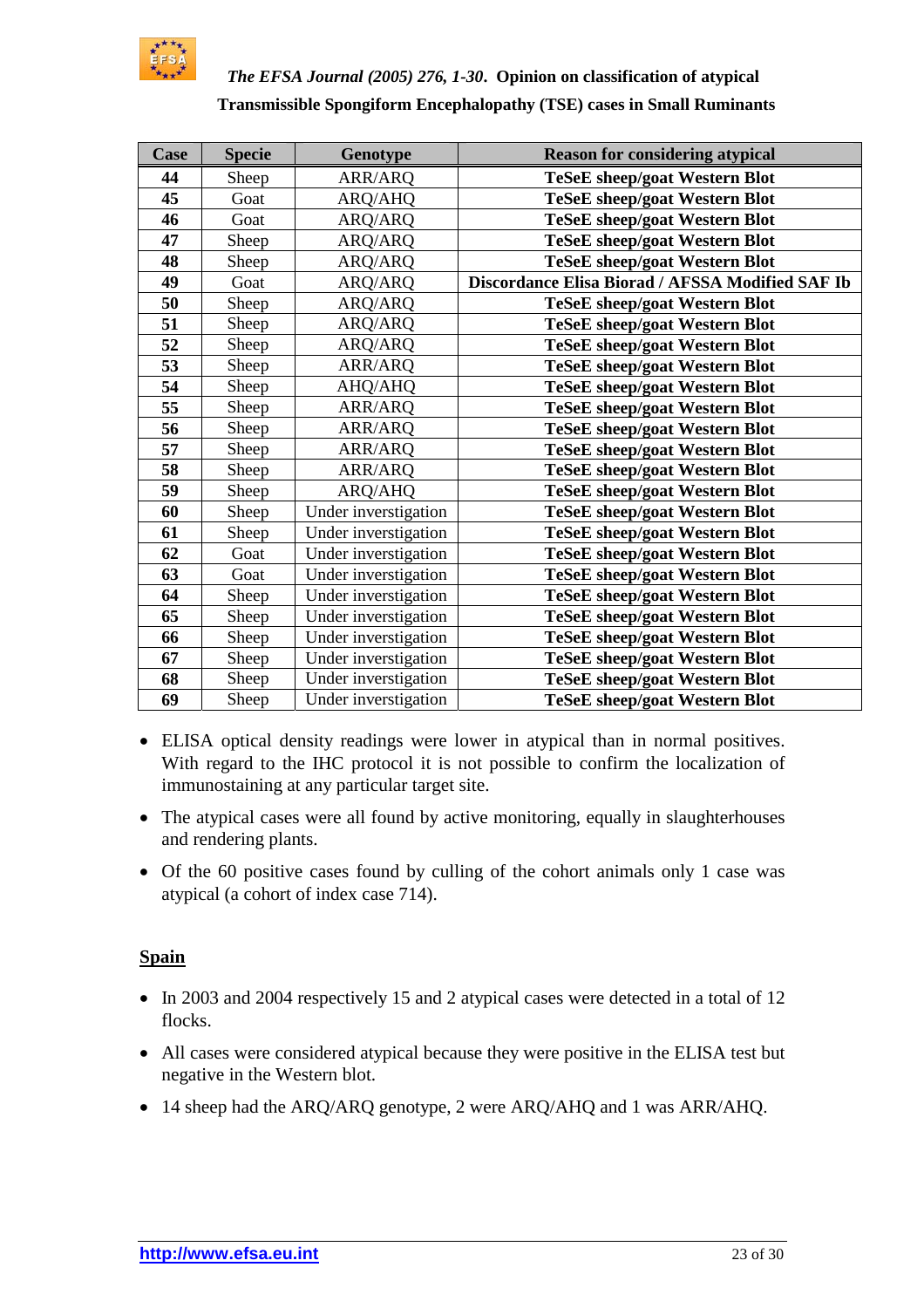

• 3 TSE cases were considered atypical by Spain because the sheep had the ARR/ARQ genotypes. These cases are not considered atypical by the Commission and not included in the above figures.

#### **United Kingdom**

- Only detected by active surveillance
- Initially detected by TeSeE Biorad, but not confirmed by traditional WB and IHC
- Various degrees of discreet immunostaining at the spinal tract nucleus of the trigeminal nerve using antibody 2G11; in 5 instances cerebellar tissue was available and strongly stained; confirmed by IHC with mAB R145
- Genotypes:

| Genotype                               | % in scrapie cases detected by active<br>monitoring in the UK since 2002 | $\%$ in the UK<br>population in 2002 |                |
|----------------------------------------|--------------------------------------------------------------------------|--------------------------------------|----------------|
|                                        | <b>Classical</b> (108 cases)                                             | <b>Atypical</b> (86 cases)           |                |
| ARR/ARR ("resistant")                  |                                                                          | 16                                   | 20             |
| <b>ARR/AHO</b><br>("semi-resistant")   |                                                                          | 22                                   | 9              |
| ARR/ARQ, ARR/ARH<br>("semi-resistant") | 0                                                                        | 12                                   | 32             |
| AHQ/AHQ<br>("semi-resistant"           |                                                                          | 14                                   | $\mathfrak{D}$ |
| AHQ/ARQ, AHQ/ARH                       | $\overline{2}$                                                           | 23                                   | 9              |
| ARQ/ARQ                                | 10                                                                       | 12                                   | 14             |
| ARQ/ARH, ARH/ARH                       |                                                                          |                                      |                |
| ARR/VRO                                | 22                                                                       |                                      | 6              |
| AHQ/VRQ, ARQ/VRQ,<br><b>ARH/VRQ</b>    | 55                                                                       |                                      | 6              |
| VRQ/VRQ                                | 9                                                                        |                                      |                |

#### **Germany**

- WB banding patterns not consistent but some attempts were being made to classify the isolates into operational groups. Some clearly stained heavily in the cerebellum.
- 70% of the cases appeared to fit a Nor98 phenotype, the remainder appeared different
- Six pairs of atypical cases have been identified in cohorts
- Among the genotypes represented there were a few ARQ/ARQ, but more ARR or AHQ alleles.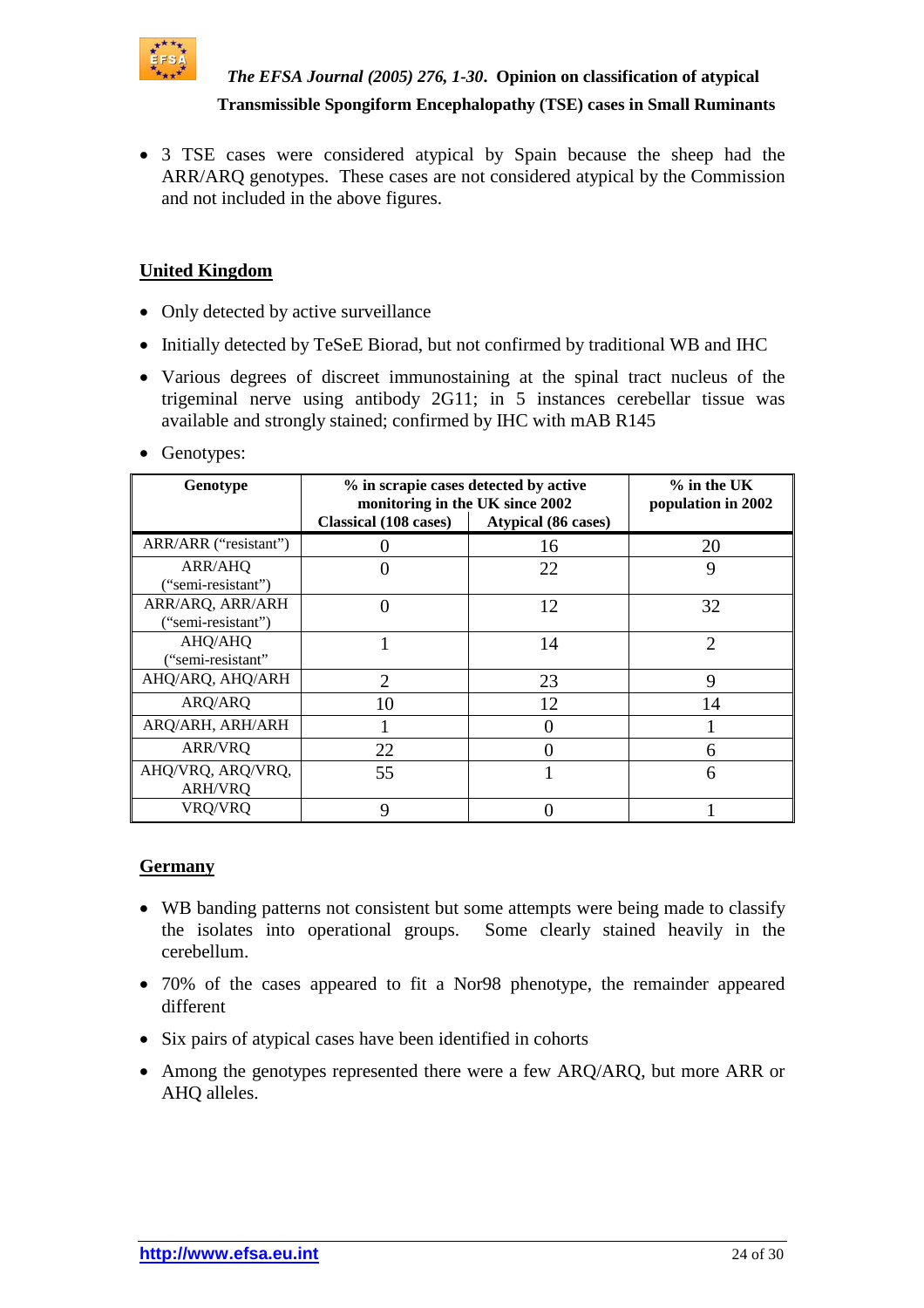

# **Portugal**

| Case    | <b>Target</b>            | months | Rapid               | Genotype       | <b>Strain typing</b>                |
|---------|--------------------------|--------|---------------------|----------------|-------------------------------------|
|         |                          | of age | test                |                |                                     |
| 2003/1  |                          | 22     |                     | ARQ/AHQ        | PrPres immunostaining only in       |
| 2004/1  |                          | >18    |                     | <b>ARR/ARR</b> | neuropil of spinal tract nucleus    |
| 2004/2  |                          | >18    |                     | ARQ/ARQ        | of the trigeminal nerve at the      |
| 2004/3  |                          | >18    |                     | ARR/ARO        | obex $(=A)$                         |
| 2004/4  |                          | 124    |                     | ARQ/ARQ        | $A +$ solitary tract nucleus        |
| 2004/5  |                          | >18    |                     | ARQ/AHQ        | $\mathbf{A}$                        |
| 2004/6  |                          | >18    |                     | ARQ/ARQ        | $A + Nor98$ type in WB (=B)         |
| 2004/7  |                          | $>18$  |                     | ARR/ARQ        |                                     |
| 2004/8  |                          | >18    |                     | <b>ARR/ARR</b> |                                     |
| 2004/9  |                          | >18    |                     | ARQ/AHQ        |                                     |
| 2004/10 |                          | >18    |                     | ARQ/ARQ        |                                     |
| 2004/11 |                          | >18    |                     | <b>ARR/ARR</b> | B                                   |
| 2004/12 |                          | >18    |                     | <b>ARR/ARO</b> | $A + B$                             |
| 2004/13 |                          | >18    |                     | <b>ARR/ARR</b> | B                                   |
| 2004/14 |                          | >18    |                     | ARQ/ARQ        | $A + B$                             |
| 2004/15 | <b>Healthy slaughter</b> | $>18$  | <b>TeSeE Biorad</b> | ARR/ARQ        | $A + B$                             |
| 2004/16 |                          | >18    |                     | ARR/ARQ        | $A + cerebellum + B$                |
| 2004/17 |                          | >18    |                     | ARR/ARO        | PrPres I.S. only in cerebell. $+ B$ |
| 2004/18 |                          | >18    |                     | Pending        | $A + B$                             |
| 2004/19 |                          | 85     |                     | ARQ/ARQ        | B                                   |
| 2004/20 |                          | >18    |                     | ARQ/ARQ        | $\bf{B}$                            |
| 2004/21 |                          | 121    |                     | Pending        | B                                   |
| 2004/22 |                          | >18    |                     | <b>ARR/ARR</b> | $\bf{B}$                            |
| 2004/23 |                          | >18    |                     | Pending        | $\overline{B}$                      |
| 2004/24 |                          | >18    |                     | Pending        | $\bf{B}$                            |
| 2004/25 |                          |        |                     | Pending        | $\bf{B}$                            |
| 2004/26 |                          | 51     |                     | Pending        | $\bf{B}$                            |
| 2004/27 | Fallen                   |        |                     | Pending        | B                                   |
| 2004/28 | stock                    | 77     |                     | Pending        | $\bf{B}$                            |

233 Cohort animals were negative in the rapid TSE test.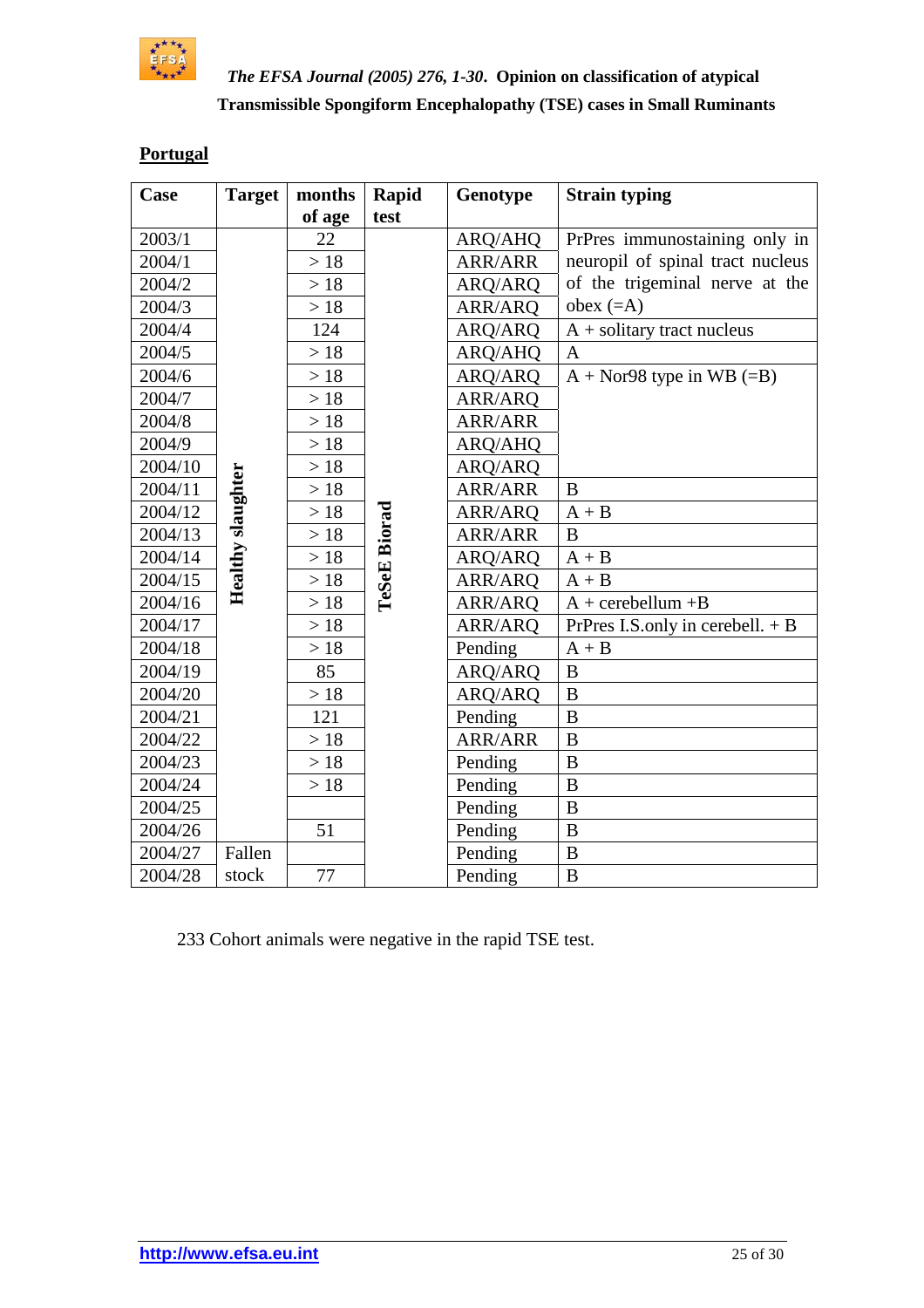

#### **Sweden**

- 4 cases in 2003, and 2 cases in 2004 (100% of TSE cases detected)
- Detected with Biorad TeSeE ELISA, confirmed by immuno- histochemistry and WB, all considered Nor98
- Genotypes: 2 ARR/AHQ, 2 ARQ/ARQ, 1 ARR/ARQ, 1 ARR/ARH
- Different breeds affected, all above 6-7 yrs of age
- No known contact between affected herds
- 5/6 herds culled and examined no more positive cases detected.

#### **Ireland**

- 4 of the 480 TSE cases in sheep detected between 2002 and 2004 have been considered atypical
- Detected by Enfer, confirmed by immunoblot (Nor98 like) and IHC, most pronounced lesions in the cerebellum
- 2 of the 4 cases were clinical suspects; two cases were from 1 flock.
- Genotype clinical case: ARQ/AHQ

#### **Belgium**

- 2 of the 38 TSE cases in sheep detected between 2002 and 2004 have been considered atypical.
- An atypical case with an ARQ/ARQ genotype was detected in 2002 by testing a healthy slaughtered sheep with the Platelia Bio-Rad rapid test but could not be confirmed by histopathology, SAF, immunohistochemistry and Western blotting with a non-commercial kit using 12F10 and SAF60. Western blotting with commercial kit using 12F10 and SAF60 (bovine), and BAR226 and SAF60(ovine) were both positive. Pr $P^{sc}$  glycoprofile with a strong lower band at approximately 12kDa was demonstrated and confirmed by the National Veterinary Institute of Norway. 97 Cohort sheep tested negative.
- 3 years of age, ARR/ARR genotype detected by Bio Rad TeSeE ELISA and confirmed by immunohistochemistry in a fallen stock sheep. SAF and Western blotting were negative. 42 Cohort sheep tested negative.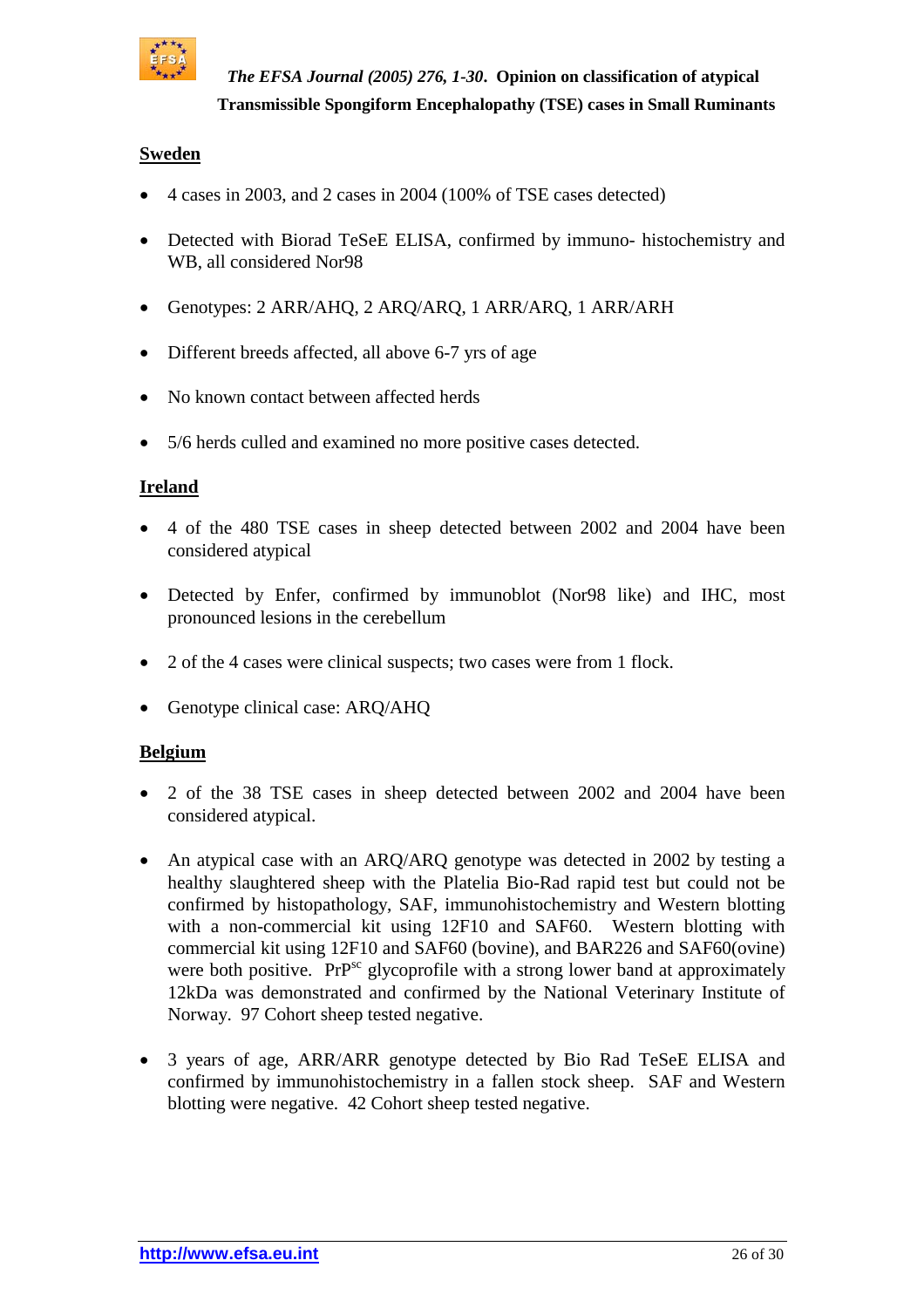

#### **Finland**

The only atypical case was reported in May 2004, being an 8 year old fallen stock Finnsheep with a ARQ/ARQ genotype. It was detected with the Bio Rad TeSeE ELISA and considered as of the type Nor98.

#### **Norway**

- Nor98 cases: 2 cases in 1998, 1 in 1999, 3 in 2000, 2 in 2001, 9 in 2002, 14 in 2003 and 14 in 2004; classical scrapie: total of 9 in same period
- Nor 98 identified by WB glycoprofile with a 12kDa band, confirmatory test: Bio-Rad WB (antibody Sha31 or P4)
- One single Nor98 case detected in 44 of 45 flocks, probably 2 Nor98 cases in 1 flock (only 1 verified)
- Contact data from 36 flocks: 3 Nor98 flocks have purchased sheep from other Nor98 flocks (<> 50% in classical scrapie flocks), 1 from a flock with classical scrapie

| Genotype                 |    | Nor98 cases |
|--------------------------|----|-------------|
| AHQ/AHQ                  | 10 | 21.7%       |
| AHQ/AF <sub>141</sub> RQ |    | 15.2%       |
| AHQ/AXX                  | 28 | 60.8%       |
| $AF_{141}RQ/AF_{141}RQ$  |    | 13%         |
| $AF_{141}RQ$ /AXX        | 22 | 47.8%       |
| AXX/AXX*                 | 46 | 100%        |
| VRO/XXX                  |    |             |

#### **Genotypes - Table from S. Benestad (October 2005)**

\*1 ARR/ARR, 2 ARQ/ARQ

#### **The Netherlands**

- One Nor98 case was discovered in a sheep in fallen stock. Parallel testing in Prionics Check Western blot where homogenates were divided for standard procedure of the EU approved BSE test and for the same procedure with two modifications where digestion with PK was performed at  $37^{\circ}$ C for 30 min and detection with N-terminus specific monoclonal antibody 9A2 (0.5 µg/ml). This case was negative under the approved test conditions, but positive in the modified procedure. Genotype of the animal: AHQ/AHQ. Age approximately 5 yr. IHC correlated with the Nor98 characteristics described by Dr Benestad.
- Other animals (n=24) on the farm were euthanized except 2 ARR/ARRs, and were negative.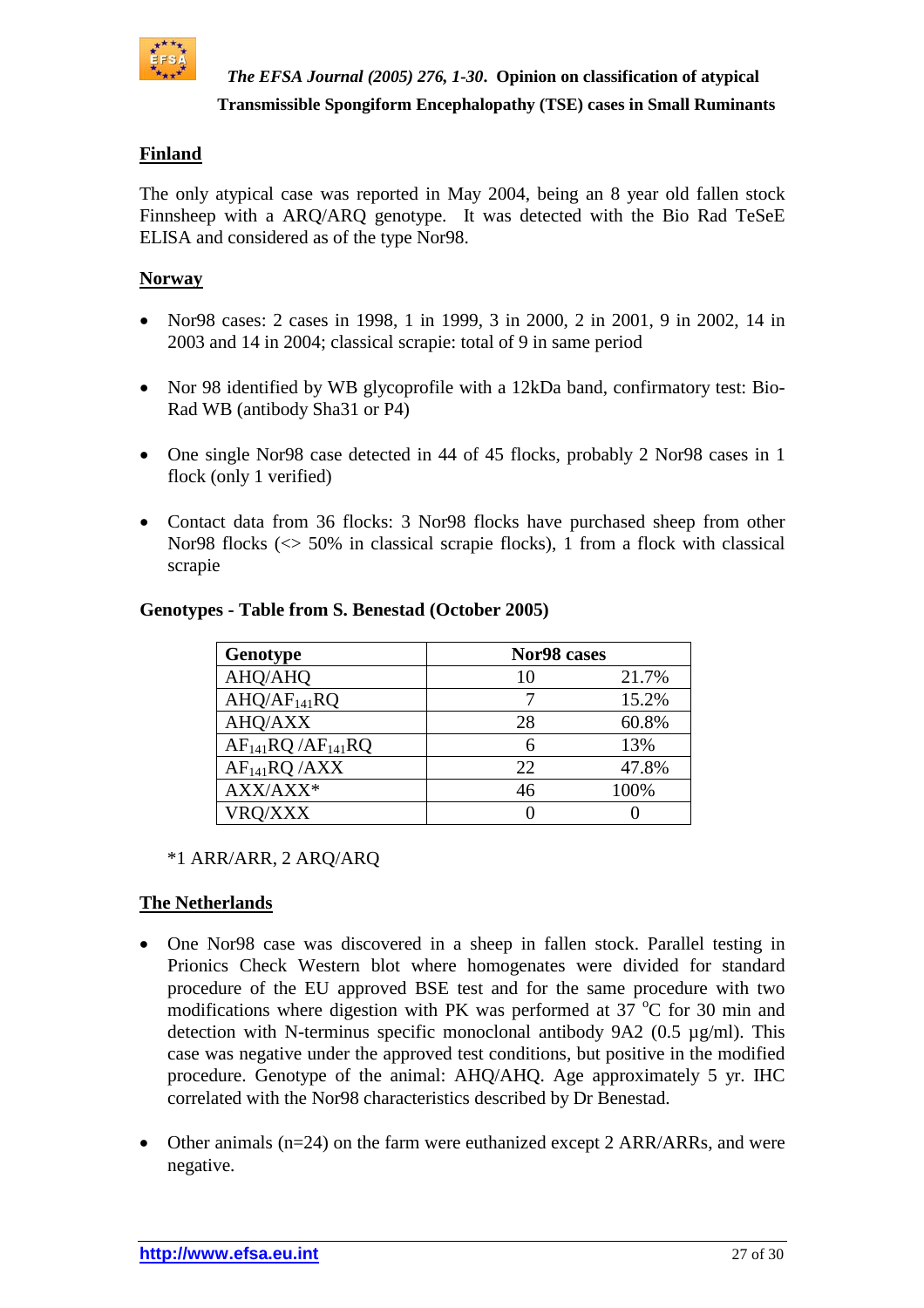

# **ANNEX 3: EXAMPLES OF WESTERN BLOTS OF CLASSICAL AND ATYPICAL SCRAPIE CASES**



**Figure 1. (Contributed by Dr Thierry Baron, AFFSA, Lyon, France)** 

A) TeSeE Western blot (Bio-Rad) analysis of samples prepared from the brain stem, with detection using the SHa 31 monoclonal antibody [raised against YEDRYYRE (145-152)] according to the manufacturer's instructions.

Lane 1 Atypical scrapie showing a complex multi-bands pattern between 13 and 31 kDa. Lane 2 Typical scrapie showing the three bands pattern between 18 and 30 kDa

B) "Stringent" modified SAF-immunoblot blot with proteinase K digestion (10 µg / 100 mg) brain stem tissue 1h at 37°C) followed by ultracentrifugation (100 000 rpm, 2h) and detection with SAF 84 monoclonal antibody (1/5000) (Buschmann, A. *et al.,* 2004a).

Lane 1 Typical scrapie showing the three bands pattern between 18 and 30 kDa

Lane 2 Atypical scrapie showing no detectable signal. A typical scrapie case corresponding to the same level of PrPres as detected by the initial rapid test would show the typical 3 bands pattern.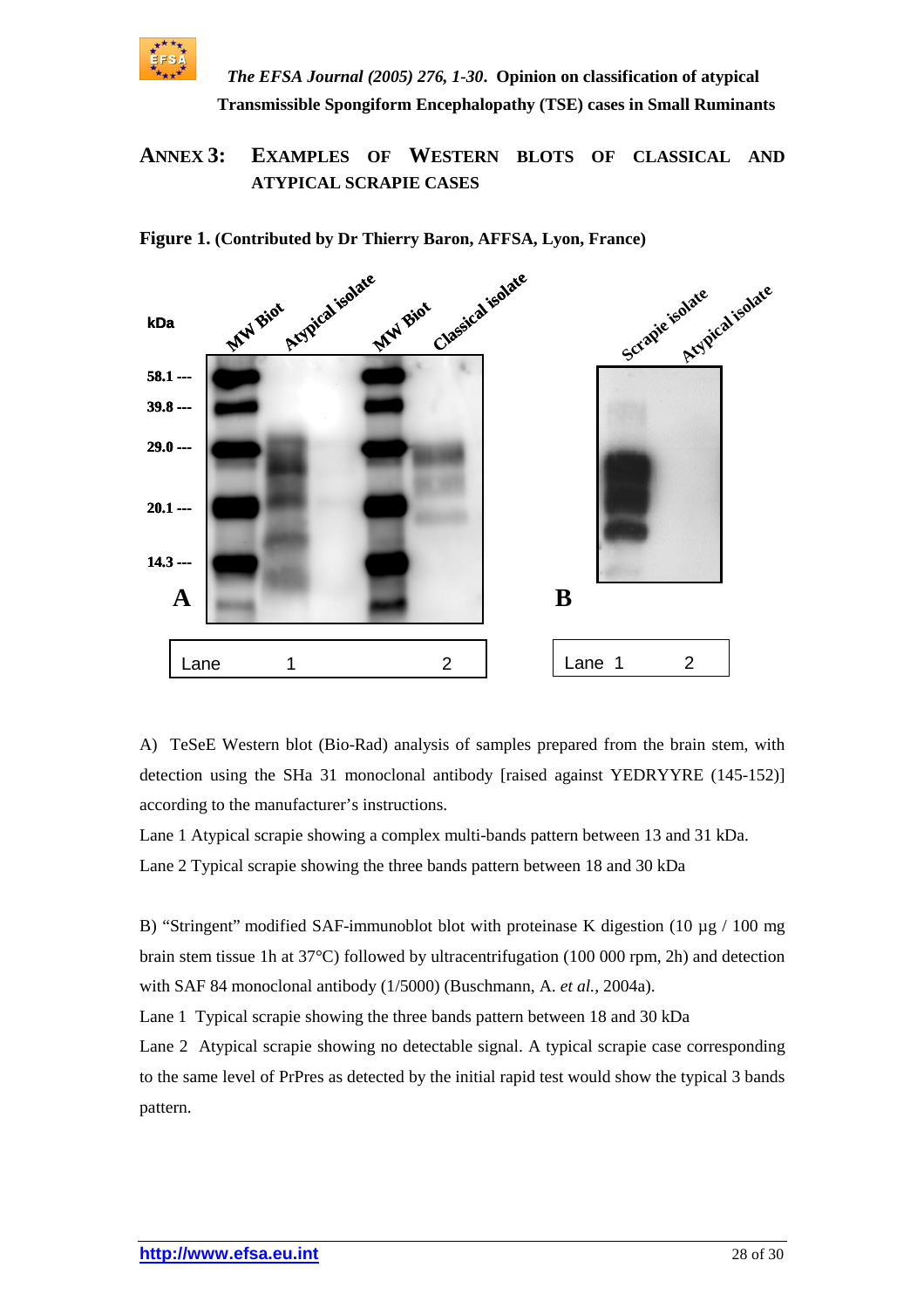

**Figure 2. (Contributed by Dr Sylvie Benestad, NVI, Norway)** 



Western Blot (TeSeE<sup>TM</sup> Sheep/Goat Western Blot, Bio-Rad). The protocol was performed following the producers recommendations. Briefly, 20% homogenates were prepared as for TeSe $E^{TM}$  ELISA, digested for 10 min at 37°C with 500 µl of a Proteinase K solution containing tensio-actif components. PrP<sup>Sc</sup> was concentrated by centrifugation and 15  $\mu$ l of each sample were separated on electrophoresis SDS gels. Proteins were transferred onto a PVDF membrane which was processed using the monoclonal anti-PrP antibody SHa 31 raised against the sequence YEDRYYRE (145-152).

Nor98, cerebral cortex AHQ/ARQ Classical, cerebral cortex VRQ/VRQ